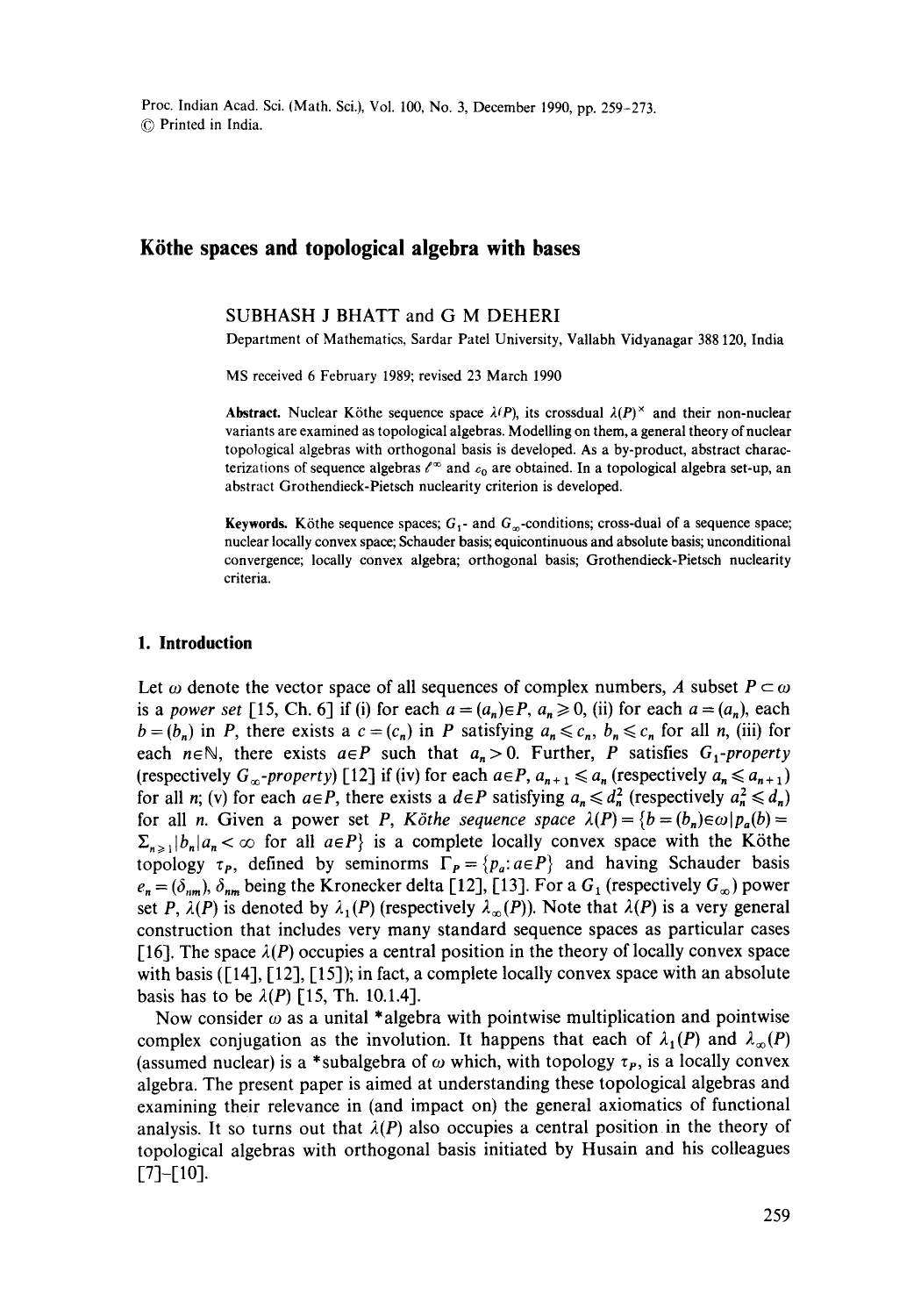In §2, after discussing the basic properties of the topological algebra  $(\lambda_1(P), \tau_P)$ , it is shown in Theorem 2.4 that a sequentially complete nuclear (as a locally convex space) topological algebra  $\vec{A}$  with jointly continuous multiplication and having an equicontinuous orthogonal basis is homeomorphically isomorphic to a (semi)  $G_1$ -Köthe algebra  $\lambda(P)$ . This provides a topological algebra analogue of [15, Th. 10.1.4] which implies that the space  $\lambda(P)$  comprise all complete nuclear spaces with equicontinuous basis. This also generalizes a characterization, due to Husain and Watson [8], of the algebra  $\omega$  (pointwise convergence) as the only complete unital locally *m*-convex algebra with orthogonal basis. The relation between nuclearity of A and existence of identity in A is examined in Corollary 2.6, as well as the relevance of identity in above quoted result of Husain and Watson is also discussed. Even in the absence of validity of open mapping theorem, it turns out that an orthogonal basis in a topological algebra is Schauder. In fact, in Proposition 2.1, we prove a much stronger assertion improving [5, Th. 1.1]. This leads to a characterization of isomorphisms of  $B_0$ -algebras with bases. It is shown, in Theorem 2.13, that under fairly general conditions, a sequentially complete topological algebra with an orthogonal basis is a countable direct sum of simple algebras, each homeomorphically isomorphic to the field  $\phi$  of complex numbers. This improves a structure theorem for Banach algebras with basis proved in [101.

Section 3 contains abstract characterizations of Banach algebras  $\ell^{\infty}$  and  $c_0$ . A unital dual Banach algebra A, with predual  $A_*$ , which, for the topology  $\sigma(A, A_*$ ), (i) is sequentially complete, and (ii) admits an equicontinuous orthogonal basis, is dual algebra isomorphic to  $\ell^{\infty}$ . Further, such an A is a uniform (Banach) algebra iff this isomorphism is an isometry. On the other hand, a uniform Banach algebra with an orthogonal basis is isometrically isomorphic to  $c_0$ .

In §4, nuclearity of a topological algebra with basis is characterized in terms of ring theoretic structure. Recall the Grothendieck-Pietsch nuclearity criteria [121, I-15] viz ( $\lambda(P)$ ,  $\tau_p$ ) is nuclear iff for each  $a \in P$ , there exists  $ab \in P$  and  $a u \in \ell^1$  such that  $a_n \leq u_n b_n$  for all *n* iff  $\tau_p$  is determined by the family of seminorms  $\{q_a | a \in P\}$ ,  $q_a(x) = \sup_n$  $|x_n|a_n$ . Further,  $(\lambda_1(p), \tau_p)$  is nuclear iff  $P \subset \ell^1$ ; and  $(\lambda_\infty(P), \tau_p)$  is nuclear iff there is a  $u \in P$  such that  $(1/u_n) \in \ell^1$ . With a view of obtaining an abstract version of this for a topological algebra A with an orthogonal basis  $(e_n)$ , we consider, for  $1 \leq p \leq \infty$ ,  $K_p(A) = \{x \in A | (e^*_n(xy)) \in \ell^p \text{ for all } y \in A \}$  and  $J(A) = \{x \in A | (e^*_n(xy)) \in c_0 \text{ for all } y \in A \}$ with natural topologies  $\tau_A^p$  defined by the seminorms  $p_y^p(x) = ||e_n^*(xy)||_p$ ,  $y \in A$ . Note that  $J(A) \subset K_\infty(A)$  and  $J(A)$  carries the relative topology. As in [9], each  $K_p(A)$  and *J(A)* are dense ideals in A satisfying, for  $1 \leq p \leq \infty$ ,  $K_1(A) \subset K_p(A) \subset J(A) \subset K_\infty(A)$ . We show that if A is a  $B_0$ -algebra with identity having  $(e_n)$  unconditional, then A is nuclear iff  $K_1(A) = J(A) = K_\infty(A)$  topologically as well.

In §5, we have briefly discussed a number of examples of topological algebras with orthogonal basis, to impress upon the usefulness of algebra point of view in the theory of sequence spaces and to illustrate the general theory. The paper ends with concluding remarks, wherein we discuss three aspects of topological algebras with basis viz the problem of automatic continuity of multiplicative functionals, uniqueness of topology and non-existence of orthogonal basis in an abstract nuclear  $B_0$ -algebra.

By a *(locally convex) topological algebra A* is meant a Hausdorff (locally convex) topological vector space with topology  $t$  which is also a linear associative algebra over complex scalars such that the multiplication is separately continuous, i.e. for each x, the linear maps  $L_x y = xy R_x y = yx$  are continuous. A basis  $(e_n)$  in A is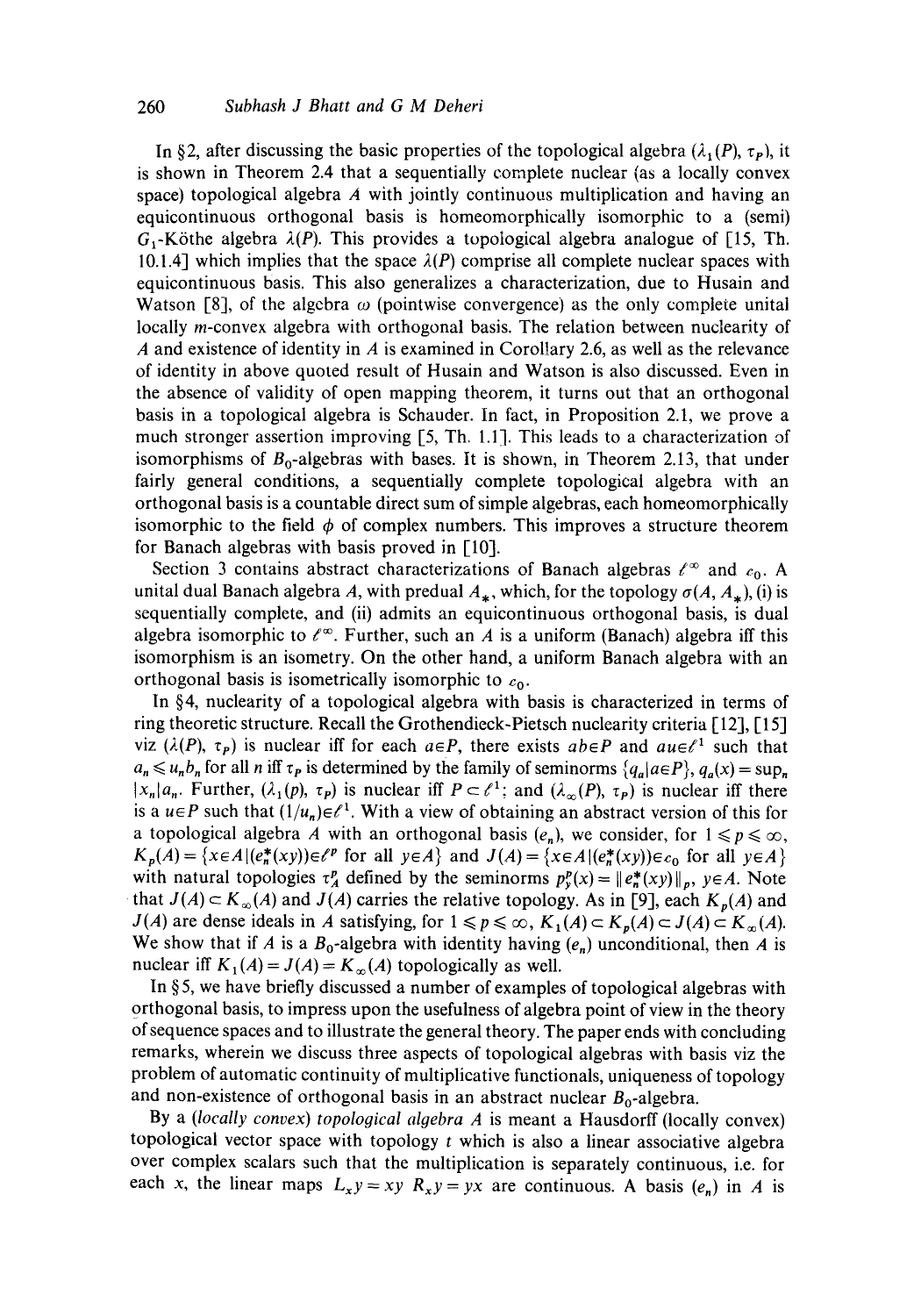*orthogonal* if  $e_n e_m = \delta_{nm} e_m$  for all n, m. For  $x \in A$ , the expansion  $x = \sum_{i=1}^{\infty} \alpha_n e_n$  leads to coefficient functionals  $e_n^*(x) = \alpha_n$  which are multiplicative if  $(e_n)$  is orthogonal. A nuclear algebra is a topological algebra that is a nuclear locally convex space. A topological algebra with an orthogonal basis is always commutative [8]. We refer to [14], [21] for topological algebras; [15], [19] for locally convex spaces; [12], [13], [16] for sequence spaces;  $[15]$  for linear topological aspects of basis theory; and  $[7]$ ,  $[8]$ ,  $[9]$ , [10] for orthogonal basis.  $\ell^p(1 \leq p \leq \infty)$ , c, c<sub>0</sub> denote the usual Banach sequence spaces.

## 2.  $\lambda_1(P)$  and topological algebras with basis

Defining property (v) of  $G_1$ -condition implies that  $\lambda_1(P)$  is closed under pointwise multiplication and  $(\lambda_1(P), \tau_p)$  is a locally convex \*algebra with jointly continuous multiplication having  $(\delta_{nm})_{n=0}^{\infty}$  as an orthogonal Schauder basis. Further, it is easily seen that  $\lambda_1(P)$  admits identity (which has to be constant sequence  $\{1\}$  denoted by 1) iff  $(\lambda_1(P), \tau_P)$  is nuclear; in which case, it is a generalized B\*-algebra in the sense of [1], [3] containing the C\*-sequence algebra  $(\ell^{\infty}, \|\cdot\|_{\infty})$  continuously and densely embedded in it. In this section, we aim to incorporate this observation in general theory of topological algebras with basis.

We begin with the following 'automatic continuity' result that improves [8, Prop. 3.1] and [5, Th. 1.1] pushing them in the final form leading to a variant in a more general framework. Our arguments are modifications of those in  $[5]$  wherein part (i) of the following is proved under the additional assumption that multiplication in A is jointly continuous. This is a strong requirement for non- $m$ -convex non-metrizable algebras.

# **Theorem** 2.1. *If A is a topological vectorspace that is an algebra;*

- (i) *If A is a topological algebra, then every orthogonal basis in A is Schauder.*
- (ii) If multiplication in A is sequentially separately continuous (i.e. for a sequence  $(x_n)$ *in A,*  $x_n \rightarrow 0$  *implies*  $x_n y \rightarrow 0$ ,  $yx_n \rightarrow 0$  *for all y), then every orthogonal basis*  $(e_n)$  *in A* is b-Schauder (i.e. each coefficient functional  $e_n^*$  is bounded in the sense that it *maps a bounded set to a bounded set).*

*Proof.* Let  $(e_n)$  be an orthogonal basis in A. Let  $n \in \mathbb{N}$  be fixed orthogonality of  $(e_n)$ applied to the expansion  $x = \sum_{i=1}^{\infty} e_n^*(x)e_n$  implies that  $e_n x = e_n^*(x)e_n = xe_n$  for all  $x \in A$ . Choose a balanced o-neighbourhood U such that  $e_n \notin U$ . Let  $r = \inf \{ d > 0 | e_n \in dU \}$ . Then  $r > 1$ .

(i) Let  $(x_{\alpha})$  be a net in A such that  $\lim_{\alpha} x_{\alpha} = 0$ . Hence  $\lim_{\alpha} x_{\alpha} e_n = 0$ . Given  $\delta > 0$ , there exists an  $\alpha_0$  such that  $e^*_n(x_\alpha)e_n = x_\alpha e_n \in \delta U$  for all  $\alpha \ge \alpha_0$ . As U is balanced,  $|e_n^*(x_\alpha)|e_n \in \delta U$  for  $\alpha \ge \alpha_0$ . Hence by definition of  $r, |e_n^*(x_\alpha)|^{-1} \delta \ge r > 1$ , and so  $|e_n^*(x_\alpha)| < \delta$  for all  $\alpha \ge \alpha_0$ . Thus  $\lim_{\alpha} e_n^*(x_\alpha) = 0$ .

(ii) It is sufficient to show that  $e_n^*$  maps a bounded sequence  $(x_k)$  to a bounded sequence. For any sequence  $r_k \to \infty$ ,  $r_k>0$ ,  $x_k/r_k \to 0$ . Hence  $e_n x_k/r_k \to 0$ . Thus  $(e_n^*(x_k)e_n)_{k=1}^{\infty}$  is bounded and for all  $k,e_n^*(x_k)e_n \in \lambda U$  for some  $\lambda = \lambda(n, U) > 0$ . Again by definition of  $r, |e_n^*(x_k)| \le r/\lambda$  for all k. This completes the proof.

It follows, from the continuity of the injective map  $x \in A \rightarrow (e_n^*(x)) \in \omega$  (pointwise convergence) that a topological algebra A with an orthogonal basis carries an lmc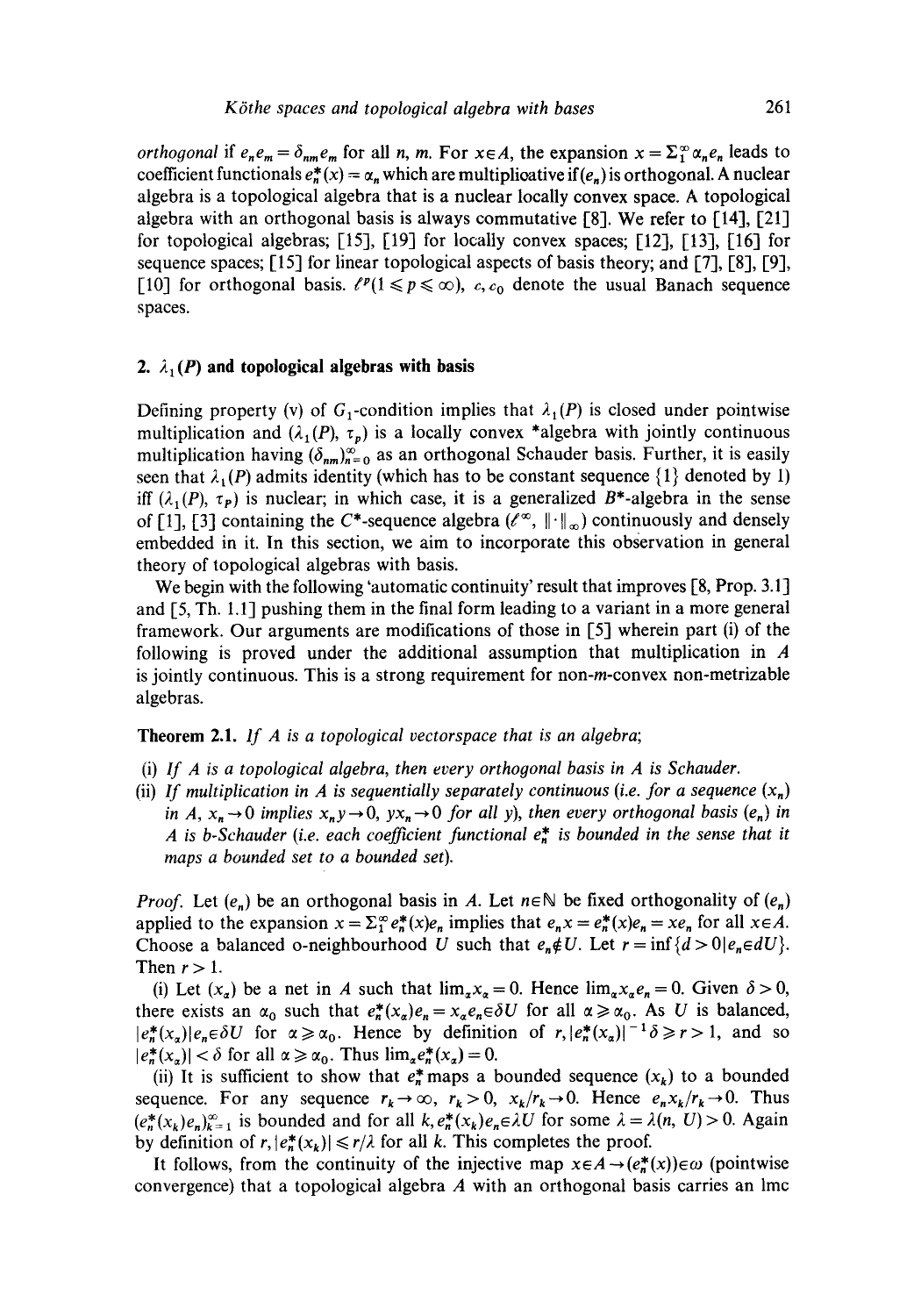topology coarser than the given topology. This makes spectral theory of A tractable; e.g.  $(e_n^*)$  constitute the Gelfand space  $\chi(A)$  of A viz, the space of all continuous multiplicative functionals on  $A$  with weak \*topology exactly as in [5, Corollary 1.3] in view of Theorem 2.1; and if A is also a division algebra, then A is isomorphic to scalar field  $\mathcal C$  (Gelfand-Mazur Theorem). The following consequence of Theorem 2.1 can be regarded as a first step towards classifying topological algebras with orthogonal basis.

COROLLARY 2.2.

*Let A and B be topological algebras with orthogonal bases (e.) and (f.) respectively.* 

(a) If  $\phi: A \rightarrow B$  is a homeomorphic isomorphism of A onto B, then there exists a *permutation a of N (the set of natural numbers) satisfying* 

> $(C_1):$  " $(e_n)$  and  $(f_{\sigma^{-1}(n)})$  are equivalent (in the sense that for any sequence of *scalars*  $(x_n)$ *,*  $\sum x_n e_n$  *converges in A iff*  $\sum x_n f_{\sigma^{-1}(n)}$  *convergences in B'',*

*and*  $\phi$  *is of the form*  $\phi = T_a$  *where*  $T_a(\Sigma x_n e_n) = \Sigma x_{a(n)} f_n$ .

(b) For any permutation  $\sigma$  of N satisfying  $(C_1)$ ,  $T_{\sigma}$  defines an isomorphism of A onto *B. Further, if A and B are F-algebras (i.e. complete metric algebras), then*  $T_a$  is a *homeomorphism.* 

*Proof.* (a) By Theorem 2.1,  $(e_n)$  and  $(f_n)$  are Schauder bases, and as noted above  $\gamma(A) \approx N \approx \gamma(B)$ . The conjugate map between the topological duals  $\phi^*: B^* \to A^*$ ,  $\phi^*f = f \circ \phi$  is a bijective linear map that is  $\sigma(A^*, A) - \sigma(B^*, B)$  continuous. Further,  $\phi$  being an isomorphism,  $\phi^*(\gamma(B)) \subset \gamma(A)$ . Hence there is a permutation  $\sigma : \mathbb{N} \to \mathbb{N}$ such that  $\phi^*(f_n^*) = e_{\sigma(n)}^*$ . Thus for all x in *A,*  $f_n^*(\phi(x)) = e_{\sigma(n)}^*(x) = x_{\sigma(n)}$ ; and so  $\phi(\Sigma x_n e_n) = \Sigma_n x_{\sigma(n)} f_n = \Sigma x_n f_{\sigma^{-1}(n)}$  giving (a).

(b) Let  $\sigma$  be a permutation of  $\mathbb N$  satisfying  $(C_1)$ . Then for any  $x = \sum x_n e_n$  in A,  $\Sigma x_n f_{\sigma^{-1}(n)} = \Sigma x_{\sigma(n)} f_n$  converges in B, thus defining  $\phi(x)$  in B. This defines a linear map  $\phi: A \rightarrow B$  which preserves the ring structure, as  $(e_n)$  and  $(f_n)$  are orthogonal. Condition (C<sub>1</sub>) also implies that  $\phi$  is bijective. By Theorem 2.1, the linear maps

$$
T_n: A \to B, T_n(x) = \sum_{k=1}^n e_k^*(x) f_{\sigma^{-1}(k)}
$$

are continuous, and  $\phi(x) = \lim_{n \to \infty} T_n x$  (pointwise) for all  $x \in A$ . Hence if A and B are F-algebras, then  $\phi$  is continuous; and hence is a homeomorphism by open mapping theorem.

*Remarks* 2.3. (a) In the absence of metrizability, condition  $(C_1)$  is not sufficient to make  $T_a$  a homeomorphism. This is seen in the case of  $A = (l^1, \|\cdot\|_1)$ ,  $B = (l^1, \eta(l^1, l^{\infty}))$ ; both are topological algebras with  $e_n = (\delta_{nm})$  as orthogonal basis. Here the normal topology  $\eta(\ell^1, \ell^\infty)$  on  $\ell^1$  is defined by seminorms  $p_x(y) = \sum |y_i x_i|, x \in \ell^\infty$ .

(b) Now suppose A and B are locally convex. Let *S(A)* (resp. *S(B))* be a family of continuous seminorms determining the topology of  $A$  (resp.  $B$ ). Given a homeomorphic isomorphism  $\phi: A \rightarrow B$ , let  $\sigma$  be the permutation of N defined by Corollary 2.2 (a) so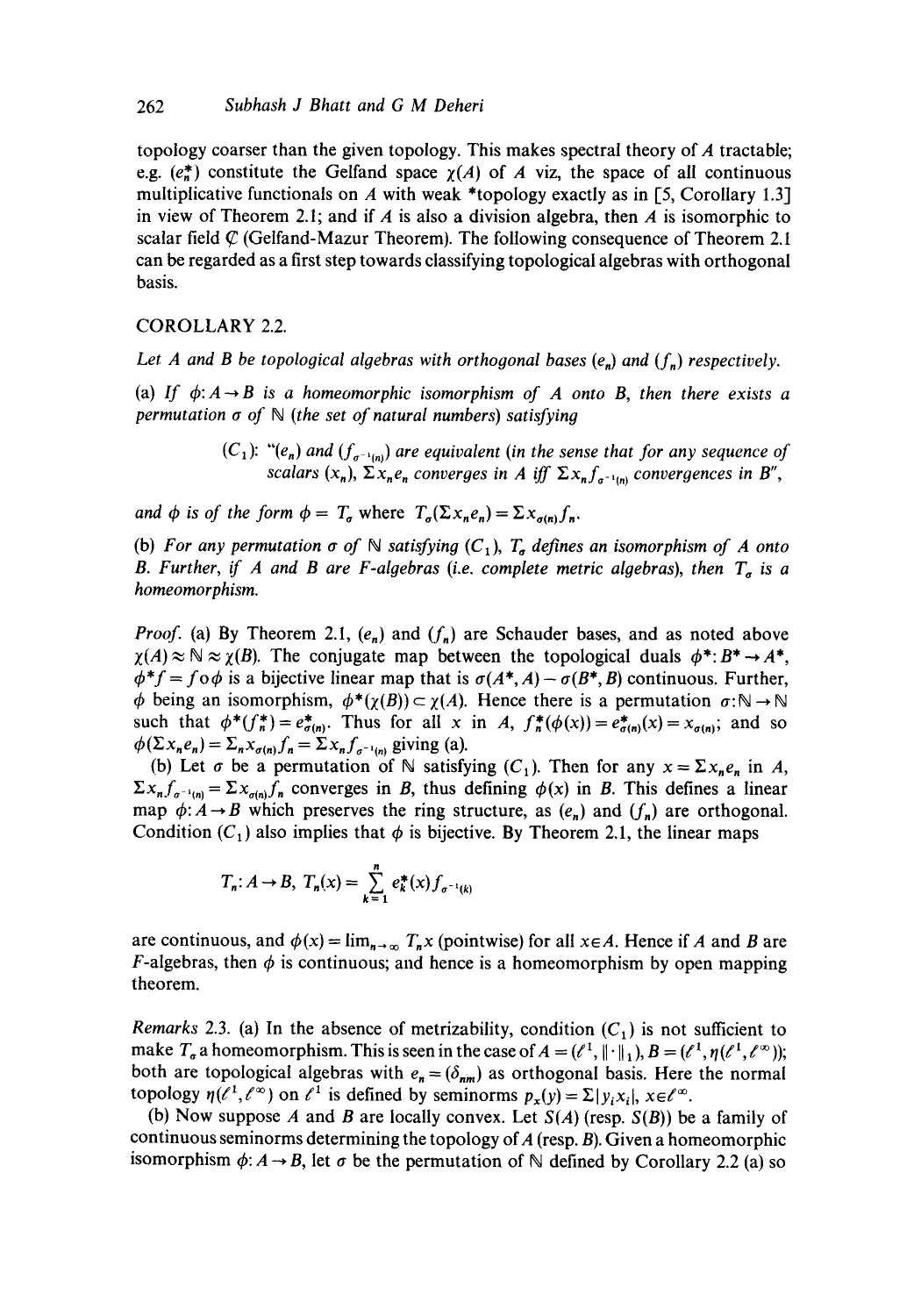that  $\phi = T_a$ . A consequence of continuity of  $\phi$  and that of  $\phi^{-1}$  is that  $\sigma$  satisfies

 $(C_2)$ :(i) Given  $q \in S(B)$ , there exists  $ap \in S(A)$  and  $ak > 0$  such that  $q(f_{\sigma^{-1}(n)}) \leq k p(e_n)$  for all *n*. (ii) Given  $ap \in S(A)$ , there exists  $aq \in S(B)$  and  $ak' > 0$  such that  $p(e_n) \leq k' q(f_{\sigma^{-1}(n)})$  for all *n*.

The following shows that this suffices in the nuclear case. Note that in a  $B_0$ -space, a Schauder basis is equicontinuous [15, Th. 10.1.2].

#### PROPOSITION.

*Let A and B be nuclear locally convex algebras with equicontinuous orthogonal bases*   $(e_n)$  and  $(f_n)$  respectively. The isomorphism  $T_a$ :  $A \rightarrow B$  defined by a permutation  $\sigma$  of  $\mathbb N$  satisfying  $(C_1)$  and  $(C_2)$  is a homeomorphism.

Indeed, due to nuclearity,  $(e_n)$  is an absolute basis [15, Theorem 10.2.1] so that given  $p \in S(A)$ , there is a  $p' \in S(A)$  such that  $\Sigma e^*(x)p(e_n) \leq p'(x)$  for all x. Hence for  $aq \in S(B), (C<sub>2</sub>)$  (i) gives, for  $x \in A$ ,

$$
q(T_n x) \leq \sum_{1 \leq l}^{n} e^*(x) q(f_{\sigma^{-1}(l)}) \leq k \sum_{1}^{n} e_l^*(x) p(e_l) \leq k p'(x).
$$

Thus  $(T_n)$  is an equicontinuous family. This makes  $\phi$  continuous. Similarly  $C_2$  (ii) gives continuity of  $\phi^{-1}$ .

Now it is well known [15, Th. 10.1.4] that a complete locally convex space with an absolute basis is linearly homeomorphic to a Köthe space  $(\lambda(P), \tau_P)$ . Further, by the Basis Theorem  $[15, Th. 10.2.1]$ , an equicontinuous basis in a nuclear space is absolute, with the result, a complete nuclear space with an equicontinuous basis has to be a Köthe space. The following supplements this by exploiting the added ring theoretic structure on  $\lambda_1(P)$ . We shall call a power set P with property (v) of §1 semi-G<sub>1</sub>-set and  $\lambda_1^0(P)$  denotes a semi-G<sub>1</sub>-Köthe space.

Theorem 2.4. Let (A, *t) be a topological algebra satisfying the following* 

(i) *A is locally convex* 

(ii) *A has jointly continuous multiplication* 

(iii) *A admits an orthogonal absolute basis*  $(e_n)$ . Then there exists a homeomorphic isomorphism  $\phi : (A,t) \rightarrow (\lambda_1^0(P), \tau_P)$  from A onto a dense subalgebra of some  $\lambda_1^0(P)$ . *Further, (a) if A is a \*algebra with continuous involution and (e,) is hermitian (i) (i.e. each e<sub>n</sub> a hermitian element), then*  $\phi(A)$  *is a \* subalgebra of*  $\lambda_1^0(P)$  *and*  $\phi$  *is a \* isomorphism; (b)* if A is sequentially complete, then  $\phi$  is onto.

*Proof.* By (ii), given a o-neighbourhood U, there exists a o-neighbourhood V such that  $VV \subset U$ . Additionally using (i), the topology of A is determined by a family  $\Gamma = \{p_x | \alpha \in \Lambda\}$  of seminorms satisfying: For each  $\alpha \in \Lambda$ , there exists a  $\beta \in \Lambda$  such that

$$
p_{\alpha}(xy) \leqslant p_{\beta}(x)p_{\beta}(y) \quad (x, y \text{ in } A). \tag{1}
$$

Let  $(e_n)$  be an orthogonal absolute basis. For each  $\alpha \in \Delta$ , let  $a^{(\alpha)} = (a_n^{(\alpha)}) \in \omega$ ,  $a_n^{(\alpha)} = p_\alpha(e_n)$ . By (2) and Hausdorff property of A,  $P = \{a^{(\alpha)} | \alpha \in \Delta\}$  is a power set. The Köthe topology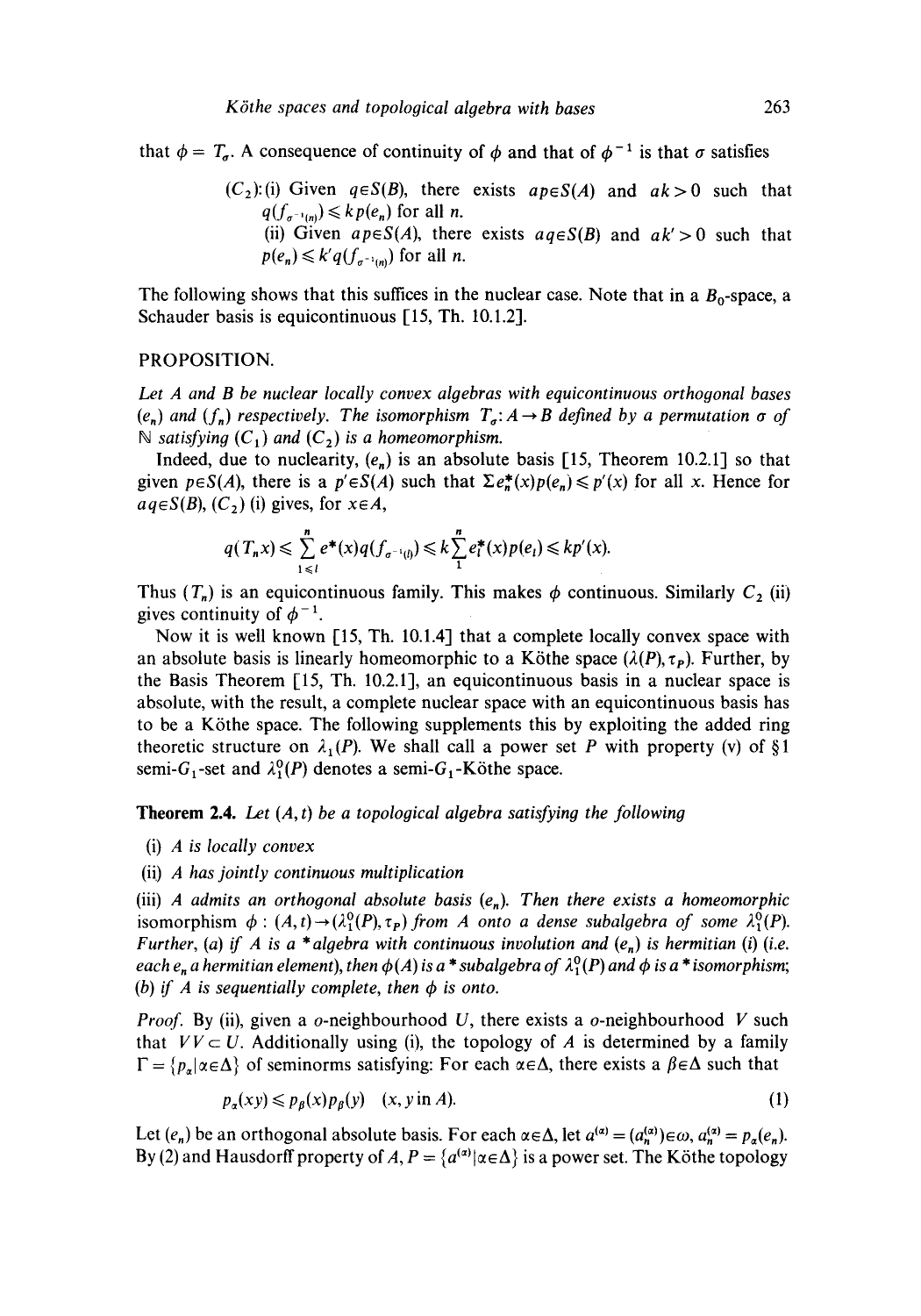$\tau_{p}$  on  $\lambda(P)$  is determined by  $\Gamma_{p} = \{q_{q} | \alpha \in \Delta \}, q_{q}(b) = \sum_{i=1}^{\infty} |b_{n}| a_{n}^{(\alpha)} < \infty$  for all  $\alpha \in \Delta$ . Expanding each  $x \in A$  as  $x = \sum_{i=1}^{\infty} e^*_n(x)e_n$ , orthogonality of  $(e_n)$  implies that each  $e^*_n$  is a multiplicative linear functional, which is continuous by Theorem 2.1. As  $(e_n)$  is absolute, for each  $\alpha$ , there is a  $\beta$  satisfying, for all x,

$$
\sum_{n=1}^{\infty} |e_n^*(x)| p_a(e_n) \leqslant p_\beta(x). \tag{2}
$$

This with continuity of  $p_a$ , implies that  $p_a(x) \leq \sum |e_n^*(x)| a_n^{(a)} \leq p_a(x) < \infty$  showing  $(e_n^*(x)) \in \lambda(P)$ . Thus, there is defined linear map  $\phi: A \to \lambda(P)$ ,  $\phi(x) = (e_n^*(x))$  satisfying: Given  $\alpha \in \Delta$ , there is a  $\beta \in \Delta$  such that  $p_{\alpha}(x) \leq q_{\alpha}(\phi(x)) \leq p_{\beta}(x)$ . Thus  $\phi$  is one-one and is a homeomorphism into. Orthogonality of  $(e_n)$  has the following consequences;

1° Taking  $x = y = e_n$  in (1), given  $\alpha$ , there is a  $\beta$  such that  $a_n^{(\alpha)} = p_\alpha(e_n) = p_\alpha(e_n^2) \leq (p_\beta(e_n))^2$  $(a_n^{(\beta)})^2$ . Thus, P satisfies semi-G<sub>1</sub>-property and  $(\lambda(P), \tau_P)$  is a complete locally convex topological algebra.

 $2^{\circ}$  For  $x = \sum_{1}^{\infty} e_n^*(x)e_n$ ,  $y = \sum_{1}^{\infty} e_n^*(y)e_n$ ;  $xy = \sum_{n,k} e_n^*(x)e_n^*(y)e_n e_k = \sum_{n} e_n^*(x)e_n^*(y)e_n$  giving  $\phi (xy) = \phi (x) \phi (y)$ .

(a) If  $x \rightarrow x^*$  is the continuous involution of A with each  $e_n$  hermitian, then for an  $x \in A$ ,  $x^* = (\sum e_n^*(x)e_n)^* = \sum e_n^*(x)e_n$ ,  $\phi(x^*) = \phi(x)^*$ .

(b) Let A be sequentially complete. Let  $u = (u_n) \in \lambda(P)$  so that for each  $\alpha$ ,  $\Sigma_1^{\infty} p_{\alpha}(u_n e_n) =$  $\sum_{i=1}^{\infty} |u_n| a_n^{(\alpha)} < \infty$ . Hence taking  $x^{(p)} = \sum_{i=1}^{p} u_k e_k$ , for  $n > m$  and for each  $\alpha$ ,  $p_\alpha(x^{(n)} - x^{(m)})$  $\leq \sum_{m+1}^n |u_k| p_n(e_k) \to 0$ . Thus  $(x^{(n)})$  is Cauchy, hence  $x^{(n)} \to x \in A$  and  $x = \sum u_n e_n$  showing that  $\phi$  is onto. This completes the proof.

The following is immediate from  $[18, Th. 2.17]$  and  $[15, Th. 10.1.2]$ . A  $B_0$ -algebra is a complete metrizable locally convex algebra. A *locally m-convex algebra* [14] is a topological algebra whose topology is determined by a separating family of submultiplicative seminorms.

## COROLLARY 2,5.

*A nuclear Bo-algebra with an orthogonal basis is homeomorphically isomorphic to a semi-G<sub>1</sub>Köthe algebra*  $(\lambda_1^0(P), \tau_P)$  *for a countable P.* 

It is shown in [8, p. 246] that an infinite dimensional normed algebra with orthogonal basis cannot have identity. The following describes some connections between the existence of identity and nuclearity.

## COROLLARY 2.6.

*Let A be a locally convex algebra having an orthogonal basis (e<sub>n</sub>). Let multiplication in A be jointly continuous.* 

(1) Let  $(e_n)$  be an absolute basis. If A has identity, then A is nuclear.

(2) *If A has identity, then (e,) is bounded.* 

(3) If A is sequentially complete and  $(e_n)$  is bounded and equicontinuous, then A has *identity.* 

*Proof.* (1) Let e be the identity of A. Then  $e = \sum_{1}^{\infty} e_n$ ,  $\phi(e) \in \lambda_1^0(P)$  and for each  $\alpha$ ,  $\sum a_n^{(\alpha)} = q_\alpha(\phi(e)) < \infty$ . Thus  $P \subset \ell^1$ ,  $\ell^\infty \subset \lambda_1^0(P)$ . This also implies  $\phi(e) = 1$  (constant sequence 1) and by the proof of Theorem 2.4; for each  $\alpha$ , there is a  $\beta$  such that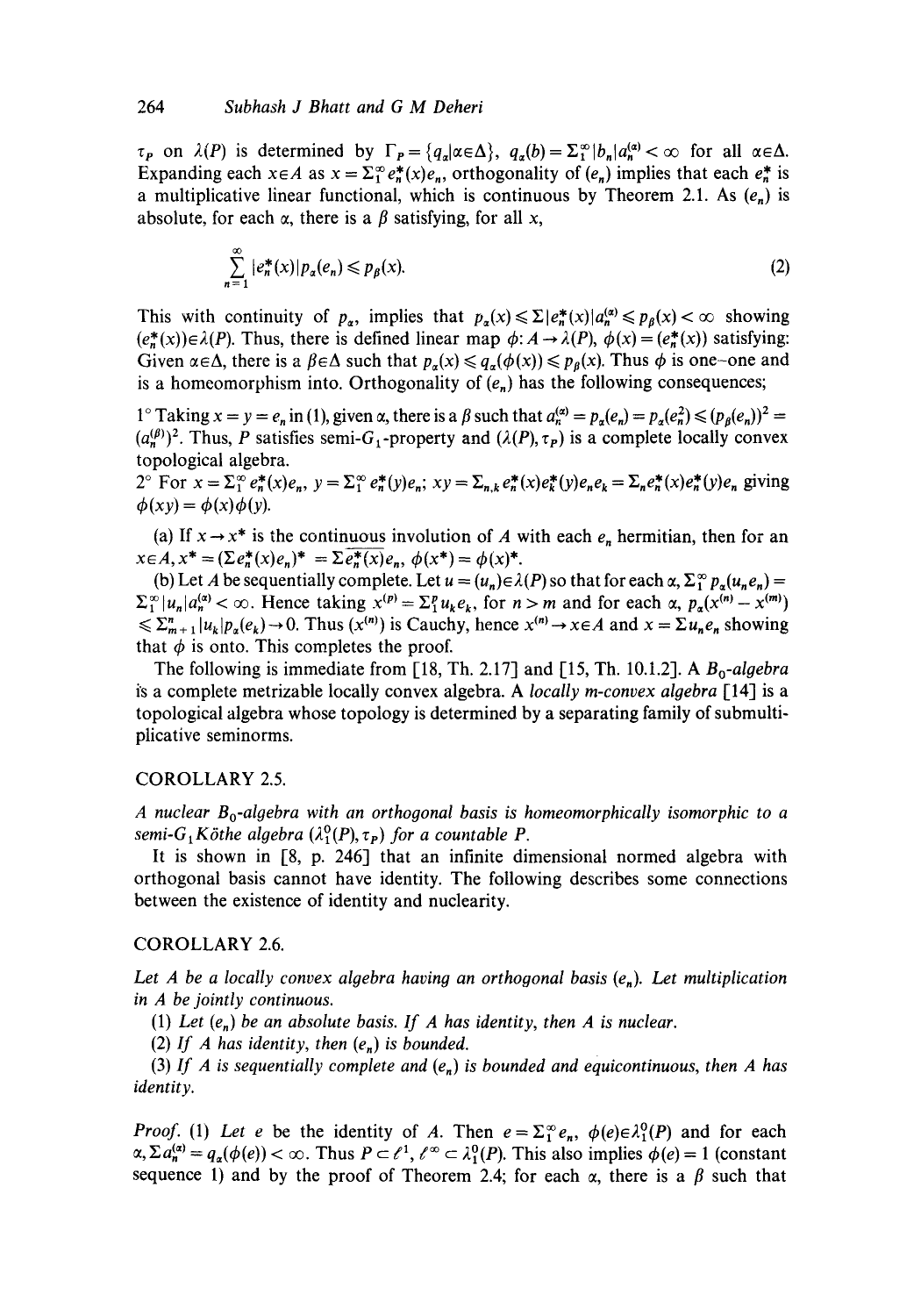$a_n^{(\alpha)}/a_n^{(\beta)} \leq a_n^{(\beta)}$ ,  $(a_n^{(\beta)}) \in \ell^1$ . Hence  $(\lambda_1^0(P), \tau_P)$  is nuclear. Therefore  $\phi(A)$ , and hence A, is nuclear.

(2)  $e = \sum e_n$  implies  $e_n \to 0$ , hence  $(p_n(e_n))$  is bounded for each continuous seminorm  $p_{\alpha}$  on A.

(3) In the notations of proof of Theorem 2.4, for each  $\alpha$  there is a scalar  $M_{\alpha} > 0$ satisfying  $p_n(e_n) \leq M_n$  for all n. Now A is nuclear,  $(e_n)$  is equicontinuous, hence  $(e_n)$ is absolute. Thus  $\lambda_1^0(P)$  is nuclear, Hence for each  $\alpha$ , there is a  $\beta$  such that  $p_a(e_n)/M_{\nu} \leq p_a(e_n)/p_{\beta}(e_n)$  and  $\{p_a(e_n)/p_{\beta}(e_n)\}\in \ell^1$ . Then  $P \subset \ell^1$ ,  $\ell^{\infty} \subset \lambda_1^0(P)$ , hence  $\lambda_1^0(P)$ , and so A has identity.

*Example 2.7.* Converse of Corollary 2.6 (1) does not hold. Consider the  $G_{\infty}$ -Köthe space  $(\lambda_{\infty}(P), \tau_P)$  assumed nuclear. There is a  $d \in P$  such that  $\{1/d_n\} \in \ell^1$ . Given x, y in.  $\lambda_{\infty}(P)$ ,  $p_a(xy) = \sum_{i=1}^{\infty} |x_n y_n| a_n \le ||1/d||_1 p_a(x) p_a(y)$  showing  $\lambda_{\infty}(P)$  to be a locally convex algebra having absolute basis  $e_n = (\delta_{nm})$  and with jointly continuous multiplication. Now if  $1 \in \lambda_{\infty}(P)$ , then  $P \subset \ell^1$ , hence for all  $a \in P$ ,  $a_n \to 0$  contradicting  $a_n \le a_{n+1}$  for all n. Thus  $\lambda_{\infty}(P)$  cannot have identity. In fact,  $\lambda_{\infty}(P) \subset \ell^{1}$ . Taking P countable  $\lambda_{\infty}(P)$ can be chosen a  $B_0$ -algebra. Thus, in view of Corollary 2.6. (3), in a nuclear  $B_0$ -algebra,  $(e_n)$  need not be automatically bounded, though it is equicontinuous [15, Th. 10.1.2]; and nuclear  $B_0$ -algebra with an orthogonal basis need not be unital.

*Example 2.8.* In Corollary 2.6 (1), the hypothesis that  $(e_n)$  is absolute cannot be omitted even if *A* is assumed metrizable. Let  $A = \{x = (x_n) \in \omega | \lim_{n \to \infty} x_n n^{-1/2^{k}} = 0 \text{ for all }$  $k = 1, 2, 3, \ldots$ . A is a B<sub>0</sub>-algebra with topology defined by the seminorms  $p_k(x) =$  $\sup_n |x_n|n^{-1/2k}$  having identity 1 and admitting orthogonal unconditional basis  $e_n = (\delta_{nm})$ . The algebra A is not nuclear (in view of Theorem 4.2, since  $K(A) \neq J(A)$ as shown in [9]) and  $(e_n)$  fails to be an absolute basis (because, otherwise Theorem 2.2 applies) though it is equicontinuous.

Similarly, the hypothesis that A has identity can also not be omitted. Consider for a G<sub>1</sub>-power set P, the Köthe sequence algebra  $(\lambda_1(P), \tau_P)$ . Then  $e_n = (\delta_{nm})$  is an absolute basis, and  $\lambda_1(P)$  is nuclear iff  $\lambda_1(P)$  has identity.

#### COROLLARY 2.9. [8].

*Let A be a complete locally m-convex algebra with an orthogonal basis (e,). If A has identity e, then A is metrizable and is homeomorphically isomorphic to*  $(\omega, t)$ , t being the *topology of pointwise convergence.* 

*Proof.* By [8, Th. 1.3], an lmc algebra with an orthogonal basis having identity is metrizable. Thus  $(e_n)$  is equicontinuous. If  $\Gamma = (p_k)_{k=1}^{\infty}$  is a sequence of submultiplicative seminorms determine the topology on A, then  $p_k(e_n) \leq p_k(e_n)^2$  gives  $p_k(e_n) \geq 1$  or  $p_k(e_n) = 0$ . But  $e = \sum_{n=1}^{\infty} e_n$  implies  $p_k(e_n) \to 0$  as  $n \to \infty$ . Thus, for each  $k$ ,  $p_k(e_n) = 0$  for all  $n \ge$  some  $N_k$ . This makes  $(e_n)$  an absolute basis. By Theorem 2.4,  $A \approx \lambda_1^0(P)$  and  $P = \varphi$ , the space of sequences with only finitely many non-zero terms. From this, the assertion follows immediately.

The following two particular cases of Köthe algebra  $\lambda(P)$  reveal the importance of the existence of identity in the above Corollary.

*Example* 2.10. In the absence of identity, an lmc algebra with an orthogonal basis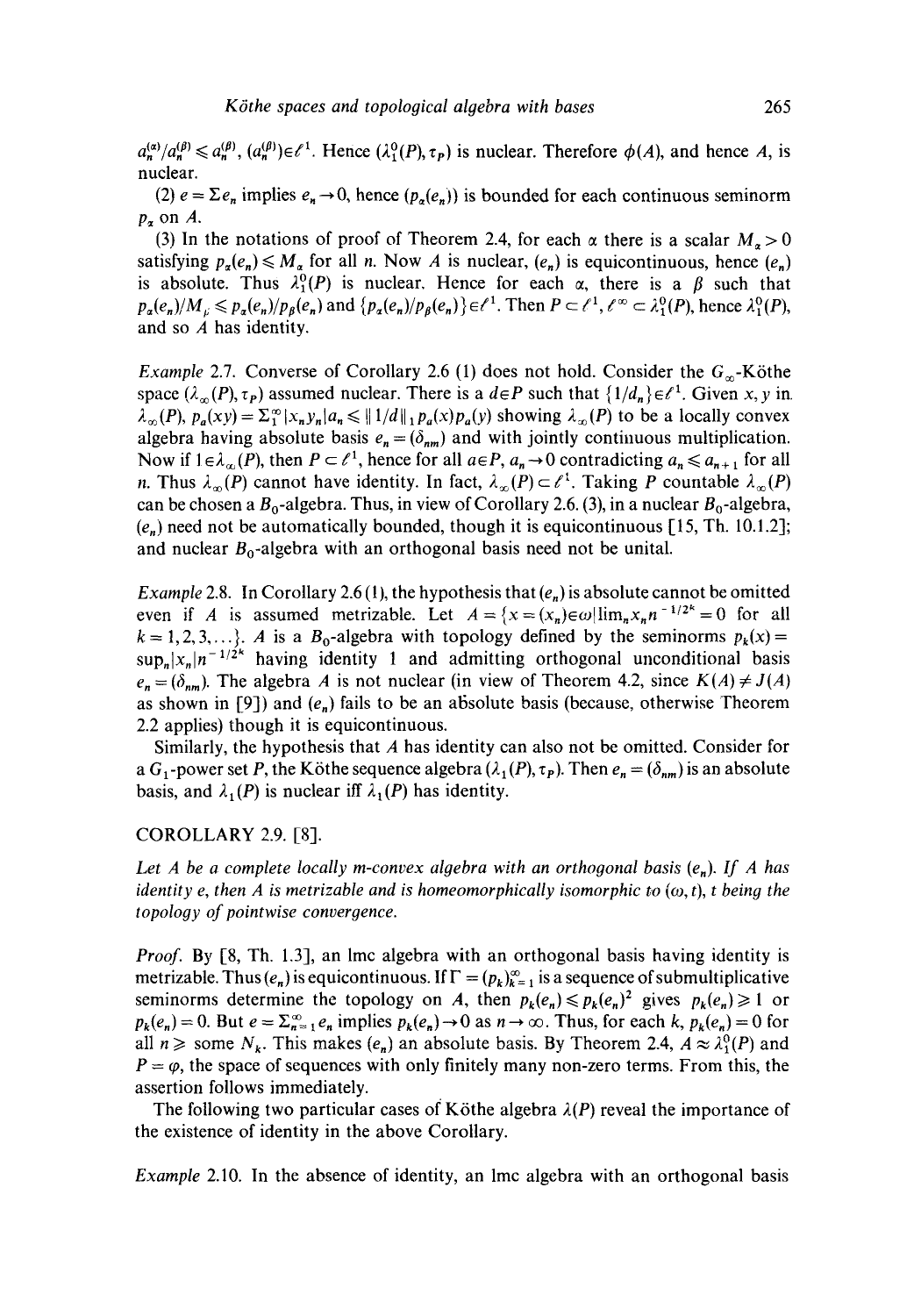need not be metrizable. Consider the sequence algebra  $\varphi = \{x \in \omega | x_n \neq 0 \text{ only for } x \in \mathbb{R} \}$ finitely many n}. Let  $\varphi_m = \{x \in \varphi | x_k = 0 \text{ for } k \ge m + 1\}$ , a finite dimensional ideal in  $\varphi$  for each m, and  $\varphi = \bigcup_{m=1}^{\infty} \varphi_m$ . Let  $\tau$  be the strongest locally convex linear topology on  $\varphi$  making each of the embeddings  $\varphi_m \to \varphi$  continuous. It follows from [20, pp. 195-196] that  $(\varphi, \tau)$  is an lmc algebra and  $\tau$  is the finest lmc topology making each of above embeddings continuous. Also,  $e_n = (\delta_{nm})$  is an orthogonal basis. A similar phenomena is also exhibited by the algebra  $A = \bigcup_{1 \leq p \leq \infty} \ell^p$ , each  $\ell^p$  carries the relative to topology from  $\ell^{\infty}$ . The topology  $\tau$  is not metrizable.

*Example* 2.11. An lmc algebra with an orthogonal basis, even if non-normed Frechet, need not be the whole of  $\omega$ . This is exhibited by the sequence algebra  $B = \bigcap_{k \in \mathbb{N}} \ell^p$ with the topology defined by  $\|\cdot\|_p: p= 1,2,3,\ldots, \infty$ . It is shown in [5, Th. 2.1] that an lmc algebra with orthogonal basis and having identity carries via the mapping  $\varphi$ of Theorem 2.3, the topology of pointwise convergence. This example, as well as the algebra  $L^{\omega}(T)$  discussed in §5.5 show that this need not be the case in the absence of identity.

*Remark* 2.12. There is another interesting characterization of  $\omega$ . A  $\sigma$ -C\*-algebra is complete metrizable lmc algebra that is an inverse limit of  $C^*$ -algebras.

# PROPOSITION [2]

A commutative  $\sigma$ -C<sup>\*</sup>-algebra with identity that is a nuclear space admits an orthogonal *basis and is homeomorphically isomorphic to ω.* 

The following was proved for Banach algebras in [9]. It reveals 'sequential nature' of a topological algebra with an orthogonal basis.

**Theorem 2.13.** Let  $(A, t)$  be a locally convex algebra with an orthogonal basis  $(e_n)$ . *Consider the following* 

- (i) *A* is sequentially complete with jointly continuous multiplication and  $(e_n)$  is absolute *and bounded*
- (ii) *A is locally m-convex*
- (iii) *A* is a  $B_0$ -algebra.

*Let A satisfy at least one of the above conditions. Then A is a countable direct sum of simple topological algebras Ae,, each of which is homeomorphically isomorphic*   $to \mathcal{C}$ .

*Proof.* As in [9, Th. 4.4, Prop. 4.5], each  $Ae_i$  is a closed minimal ideal,  $A = \sum_{i=1}^{\infty} Ae_i$ , each  $M_n = \ker e_n^*$  is a closed maximal ideal and for each n,  $\psi$ :  $(A/M_n, t_q) \rightarrow (A e_n, t)$ ,  $\psi(x + M_n) = xe_n$  is a continuous isomorphism from  $A/M_n$  onto  $Ae_n$ . Here  $t_q$  = quotient topology on  $A/M_n$  and  $t =$  relative topology from A on  $Ae_n$ .

(a) Assume (i). In notations of proof of Theorem 2.4, consider the homeomorphic isomorphism  $\phi: (A, t) \to (\lambda_1^0(P), \tau_P)$ . Since  $(e_n)$  is bounded,  $P \subset \ell^{\infty}$ , hence  $\ell^1 \subset \lambda_1^0(P)$ , in fact,  $\ell^1$  is sequentially dense in  $\lambda_1^0(P)$ . Then the subalgebra  $B = \phi^{-1}(\ell^1)$  of A, which is a Banach algebra with norm  $||x|| = ||\phi(x)||_1$ , is sequentially dense in *(A,t)*. By Theorem 2.1,  $e_n^*/B \neq 0$ . Being a multiplicative functional,  $e_n^*$  is  $||\cdot||$  continuous on B, hence ker  $(e_n^*/B) = M_n \cap B$  is a normclosed maximal regular ideal. By Gelfand-Mazur Theorem  $B/(M_n \cap B)$  is isomorphic to  $\mathbb C$ . Since B is sequentially dense in  $(A, t)$ ,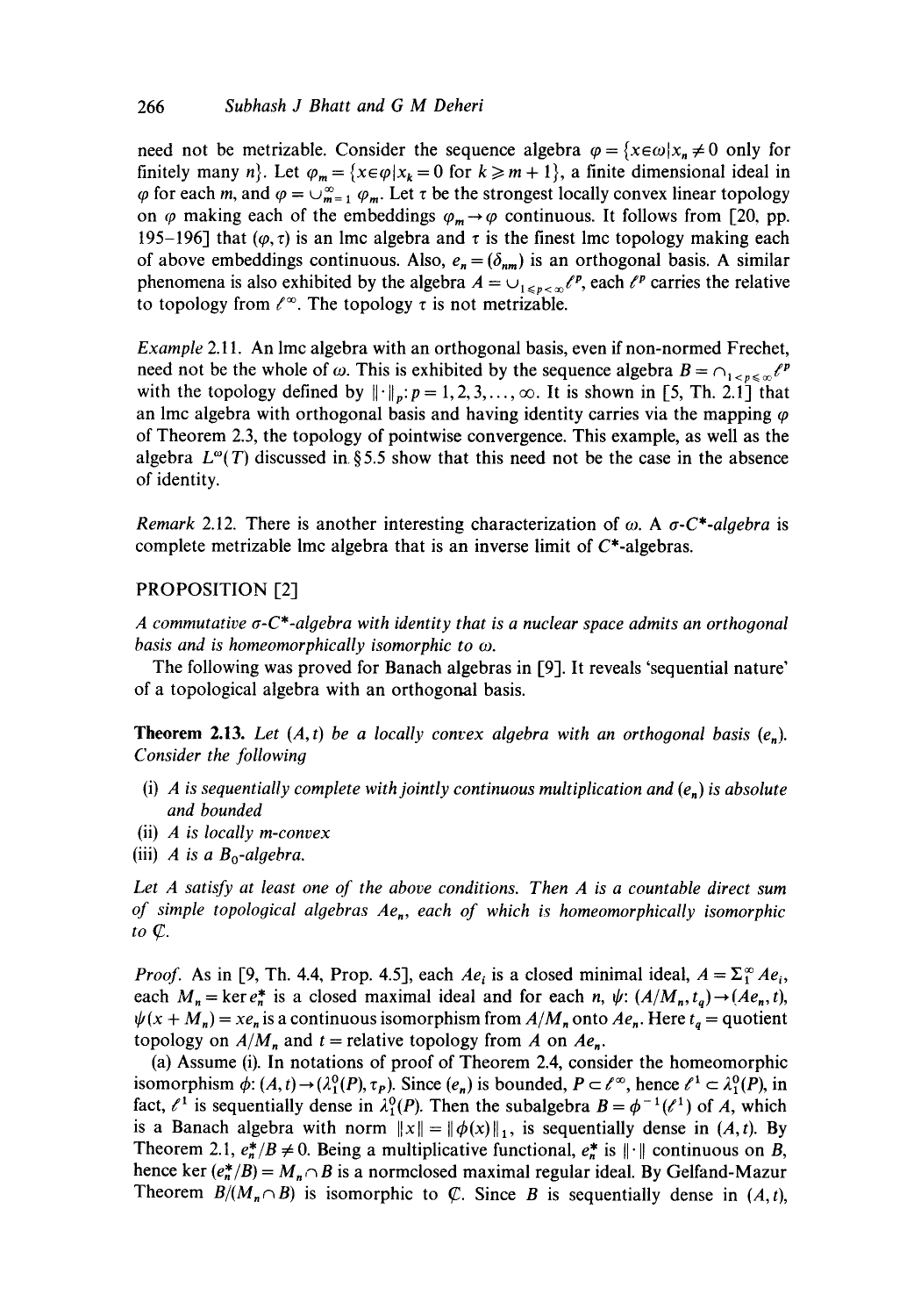$B/(M_n \cap B)$  is sequentially  $t_q$ -dense in  $A/M_n$ . Thus  $A/M_n$  is  $\mathcal{C}$ ;  $t_q = t$  via  $\psi$  and the conclusion follows.

(b) Assume (ii) or (iii).  $(A/M_n, t_q)$  is a division algebra that is either a  $B_0$ -algebra or is lmc. Since Gelfand-Mazur Theorem holds in those two classes of algebras ([14], [21]);  $(A/M_n, t_q)$ , hence  $(Ae_n, t)$ , is  $\mathcal{C}$ . This completes the proof.

# **3.** Abstract characterizations of  $\ell^{\infty}$  and  $c_0$

*A dual Banach algebra*  $(A, \|\cdot\|)$  is a Banach algebra that is dual, as a Banach space, of some Banach space  $(A_{\star}, \|\cdot\|)$  called its predual. A dual algebra isomorphism  $\psi: A \to B$ from a dual Banach algebra  $A$  to a dual Banach algebra  $B$  is an algebra isomorphism that is  $\|\cdot\| - \|\cdot\|$  homeomorphism as well as  $\sigma(A, A_*) - \sigma(B, B_*)$  homeomorphism. The Banach algebra  $\ell^{\infty} (= \lambda(P)$  with  $P = \{a \in \ell^1/a_n \ge 0 \text{ for all } n\}$  is a dual Banach algebra with 1 having predual  $(\ell^1, \|\cdot\|_1)$ . Further,  $(\ell^{\infty}, \sigma(\ell^{\infty}, \ell^1))$  is a sequentially complete topological algebra having orthogonal basis  $e_n = (\delta_{nm})_1^{\infty}$ .

**Theorem 3.1.** Let A be a dual Banach algebra with identity e and predual  $A_{\star}$ . If (i)  $(A, \sigma(A, A_{\ast}))$  is sequentially complete, and (ii)  $(A, \sigma(A, A_{\ast}))$  admits an equicontinuous *orthogonal basis*  $(e_n)$ , *then there exists a dual algebra isomorphism*  $\phi$  *from A onto*  $\ell^{\infty}$ *.* 

*Proof.* Define  $\phi: A \to \omega$  as  $\phi(x) = (e^*_n(x))$ . Each  $e^*_n$  being multiplicative, it is  $\|\cdot\|$ continuous, and for all  $x, |e^*_{n}(x)| \leq ||x||$ . Thus  $\phi(x) \in e^{x}$ ,  $\phi(A) \subset e^{x}$  and  $||\phi(x)||_{\infty} \leq ||x||$ . As in the proof of Theorem 2.4,  $\phi$  is one-one, linear and is homeomorphism.

We show that  $\phi$  is  $\sigma(A, A_*) - \sigma(\ell^{\infty}, \ell^1)$  continuous. Let  $g = (g_n) \in \ell^1$ , regarded as a linear functional on  $\ell^{\infty}$ . Thus  $g \circ \phi \in A_*$ . Indeed, for all  $x \in A | (g \circ \phi)(x)| = |\Sigma < (\phi(x))_n$ ,  $g_n > |\leq \Sigma |g_n| |e_n^{*}(x)|$ . By equicontinuity of  $(e_n)$  in  $\sigma(A, A_{*})$ , given  $\varepsilon > 0$ , there is a *o*-neighbourhood U in  $\sigma(A, A_*)$  satisfying, for all n,  $|e_n^*(x)| \le \varepsilon$ . Thus for all  $x \in U$ ,  $|(g \circ \phi)(x)| \le \varepsilon ||g||_1$ , giving  $g \circ \phi \in A_*$ . Thus if  $x \to 0$  in  $\sigma(A, A_*)$  (so that  $f(x) \to 0$  for all  $f \in A_*$ ),  $g(\phi(x)) \to 0$  for all  $g \in \ell^1$  giving  $\phi(x) \to 0$  in  $\sigma(\ell^{\infty}, \ell^1)$ .

Now  $e = \sum_{i=1}^{\infty} e_i$  in  $\sigma(A, A_*)$ . Hence for all  $f \in A_*$ ,  $(f(e_n) \in \ell^1$  and  $f(1) = \sum_{i=1}^{\infty} f(e_i)$ . This we use to show that  $\phi$  is onto  $\ell^{\infty}$ . Let  $y \in \ell^{\infty}$ ,  $y = (y_n)$ . Let  $e'_n = (\delta_{nm})$ ,  $y^{(k)} = \sum_{i=1}^{k} y_n e'_n$ . Then for all  $f \in A_*$ ,  $k \ge m$ ,  $|f(x^{(k)} - x^{(m)})| \le |\sum_{m=1}^{\infty} |y_n| |f(e_n)| \le ||y||_{\infty} |\sum_{m=1}^k f(e_n)| \to 0$ as k,  $m \rightarrow \infty$ . Thus  $(x^{(k)})$  is  $\sigma(A, A_*)$  Cauchy, hence  $x^{(k)} \rightarrow x$  in A in  $\sigma(A, A_*)$ . Therefore  $\phi(x) = \lim_{k} \phi(x^{(k)})$  (in  $\sigma(\ell^{\infty}, \ell^{1}) = y$ .

It follows, by the open mapping theorem, that  $\phi$  is  $\|\cdot\| - \|\cdot\|_{\infty}$  homeomorphism. To show that  $\phi$  is  $\sigma(\ell^{\infty}, \ell^{1})-\sigma(A, A_{*})$  continuous, it suffices to show  $\phi^{*}(\ell^{1})=$  $A_*,\varphi^*:$  $({\ell}^{\infty})^* \to A^*$  being the conjugate of  $\varphi$  between the respective norm duals,  $\phi^*(q) = g \circ \phi$ . We have already shown  $\phi^*(\ell^1) \subset A_*$ . Let  $f \in A_*$ , let  $y_n = f(e_n)$ . Then  $y=(y_n)\in\ell^1$  and for all  $n, \langle f, e_n\rangle=y_n=\langle y_n, e'_n\rangle=\langle y, \phi(e_n)\rangle=\langle \phi^*(y), e_n\rangle$ , and so, for all  $x \in A$ ,  $\langle f, x \rangle = \langle f, \Sigma_1^{\infty} x_n e_n \rangle = \Sigma_1^{\infty} x_n \langle f, e_n \rangle = \Sigma_1^{\infty} x_n y_n = \langle \phi^*(y), x \rangle$ . Thus  $f =$  $\phi^*(y) \in \phi^*(\ell^1)$  implying  $\phi^*(\ell^1) = A_*$ . This completes the proof.

*A uB-algebra* (uniform Banach algebra) is a Banach algebra (A,  $\|\cdot\|$ ) with  $||x^2|| = ||x||^2$  for all  $x \in A$ .

#### COROLLARY 3.2.

*Let A be a dual uB-algebra with identity e satisfying (i) and (ii) of Theorem 3.1. Then A* is isometrically dual algebra isomorphic to  $\ell^{\infty}$ .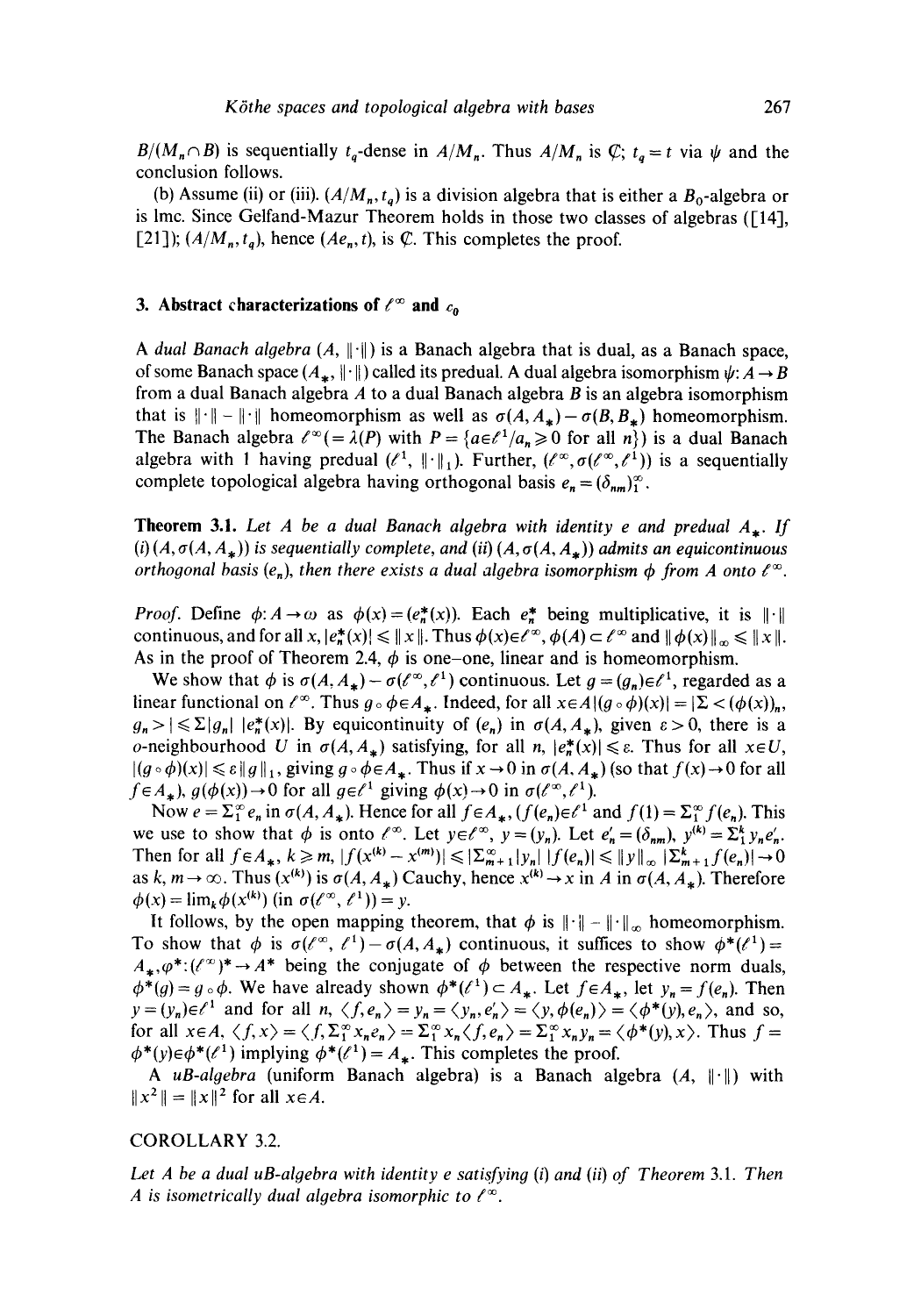*Proof.* If  $r(\cdot)$  denotes spectral radius of an element, then for all  $x \in A$ ,  $||x|| = \limsup_{n \to \infty}$  $||x^n||^{1/n} = r(x) = r(\phi(x))$  (by Theorem 3.1) =  $||\phi(x)||_{\infty}$ ,  $e^{\infty}$  being a C\*-algebra.

**Theorem 3.3.** *A uB-algebra*  $(A, \|\cdot\|)$  *with an orthogonal basis*  $(e_n)$  *is isometrically isomorphic to the Banach algebra*  $c_0$ .

*Proof.* A cannot have identity by [8, p. 346], and it is well known that the uniform condition on A forces A to be commutative. Gelfand theory provides a homomorphism  $\phi: A \to C_0(\chi(A))$  of A into a subalgebra of the supnorm Banach algebra  $C_0(\chi(A))$  of continuous functions on the (locally compact) Gelfand space  $\chi(A)$  vanishing at infinity. Further, by the uniform condition, the Gelfand map  $\phi$  is an isometry. Thus  $\phi$  is a closed subalgebra of  $C_0(\chi(A))$ . But by [8],  $\chi(A) = \mathbb{N}$ . Hence  $C_0(\chi(A)) = c_0$ . As A has an orthogonal basis, the sequence algebra  $\varphi$  (sequences with only finitely many non-zero terms), which is already dense in  $c_0$ , is dense in  $\phi(A)$ . Thus  $\phi(A) = c_0$ , and the proof is complete.

*A Hilbert algebra A* with a biorthonormal basis  $(e_n)$  is a Hilbert space *A* which is also a Banach algebra with orthogonal basis  $(e_n)$  such that  $(e_n)$  is an orthonormal family. It can be shown, as above, that a Hilbert algebra with a biorthonormal basis is isometrically isomorphic to  $\ell^2$ .

### **4. A characterization of nuclearity: Abstract Grothendieck-Pietsch criterion**

#### DEFINITION 4.1.

Let A be a topological algebra with an orthogonal basis  $(e_n)$ .

(a) (i) For  $1 \leq p < \infty$ , let  $K_p(A) = \{x \in A | (e_n^*(xy) \in l^p \text{ for all } y \in A \};$  (ii)  $J(A) = \{x \in A | e_n^*(xy) \to 0$ as  $n \to \infty$  for all  $y \in A$  (iii)  $J_c(A) = \{x \in A | e_n^*(xy)$  is convergent for all  $y \in A\}$ .

(b) The natural topologies on these subsets of  $A$  are defined as follows (i) For  $1 \leq p < \infty$ ,  $\tau_A^p$  is the locally convex topology on  $K_p(A)$  defined by semi-norms  $\{p_v^p | y \in A\}, p_v^p(x) = (\sum |e_n^*(xy)|^p)^{1/p}.$ 

On  $K_{\infty}(A)$ , the topology  $\tau_A^{\infty}$  is defined by seminorms  $p_y^{\infty}(x) = \sup |e_n^{*}(xy)|$ ,  $y \in A$ ; (ii) On  $J(A)$  and  $J_c(A)$ , we consider the relative topology from  $(K_{\infty}(A), \tau_A^{\infty})$ .

The sets  $K_1(A)$  and  $J(A)$  are considered in [9] wherein the problem of equality  $K_1(A) = J(A)$  is discussed. The following is essentially due to [9]. Our presentation clarifies configurations of  $K_p(A)$ ,  $J_c(A)$  and  $J(A)$  in A; also part (e) refines [9, Prop. 6].

PROPOSITION 4.1.

Let A be a topological algebra with an orthogonal basis  $(e_n)$ .

(a) *Each of*  $K_p(A)$ ,  $1 \leqslant p < \infty$ ,  $J(A)$  and  $K_{\infty}(A)$  is an ideal in A.

(b)  $K_1(A)$  is the intersection of dense maximal ideals in A if  $(e_n)$  is unconditional

(c) *For*  $1 \leq p < \infty$ ,  $K_p(A) = J(A) = J_c(A) = A$ 

(d) Let A have identity e and  $(e_n)$  be unconditional. Via the mapping  $\phi$ :  $x \in A \rightarrow (e_n^*(x)) \in \omega$ *which is one–one,*  $K_p(A)$  *is a subalgebra of*  $\ell^p(1 \leq p \leq \infty)$ ,  $J_c(A)$  *is a subalgebra of*  $c_0$ and  $J(A)$  is a subalgebra of  $\ell^{\infty}$ . The horizontal and vertical single arrows in the following define continuous embedding when the spaces involved carry their natural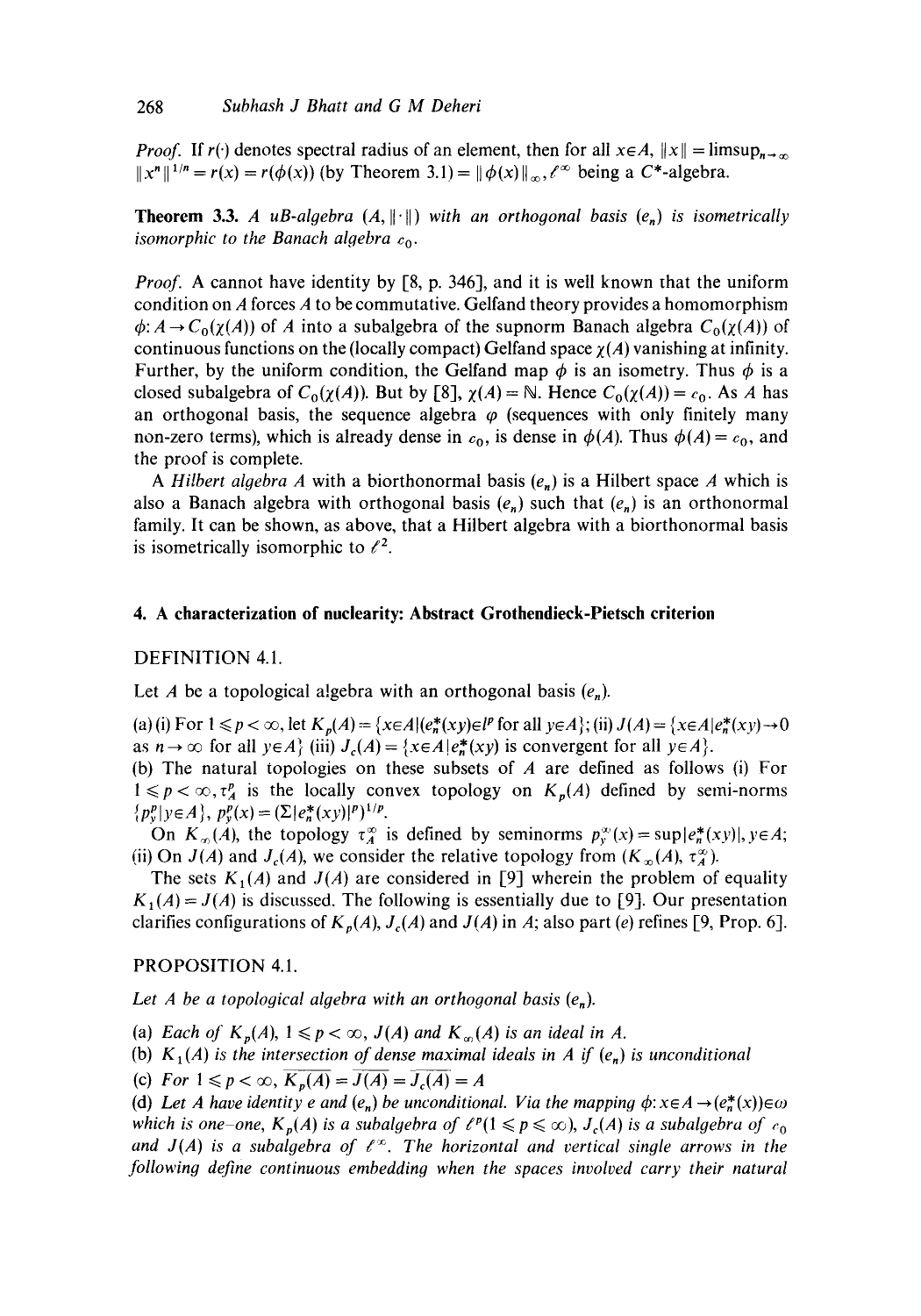*topologies.* 

$$
\ell^1 \longrightarrow \ell^p \longrightarrow c_0 \longrightarrow c \longrightarrow \ell^\infty \longrightarrow \ell^0
$$
  
\n
$$
\phi \uparrow \qquad \phi \uparrow \qquad \phi \uparrow \qquad \phi \uparrow \qquad \phi \uparrow \qquad \phi^{-1}
$$
  
\n
$$
K_1(A) \longrightarrow K_p(A) \longrightarrow J(A) \longrightarrow J_c(A) \longrightarrow K_\infty(A) \longrightarrow \ell^1
$$

- *(e) Let A have identity e.* 
	- (i) If there exists an invertible element x in A such that  $(e_n^*(x)) \in \ell^p (1 \leq p < \infty)$ , then  $K_p(A) = J(A) = J_c(A) = K_{\infty}(A).$
	- (ii) *If there exists an invertible element x in A such that*  $e^*(x) \to 0$ , then  $J(A)$  =  $J_c(A) = K_{c} (A).$
- (f) Let A be a  $B_0$ -algebra. Then its dual  $A^*$  is linearly homeomorphic to  $K_1(A)$ .

The algebra A of Example 2.8, as shown in [9], is such that  $K_1(A) \neq J(A)$ . Incidentally, this A is not nuclear. On the other hand, it is also noted in [9] that for the Frechet algebras  $\omega$  and  $H(D)$  (holomorphic functions on open unit disc with Hadamard product—see Example 5.7) [8],  $K_1(A) = J(A)$ ; and both  $\omega$  and  $H(D)$  are nuclear. The following explains this.

**Theorem 4.2.** Let A be a  $B_0$ -algebra with identity e and having an orthogonal basis  $(e_n)$ . (a) If A is nuclear, then for  $1 \leq p < \infty$ ,  $K_1(A) = K_p(A) = J(A) = J_c(A) = K_\infty(A)$ *alqebraically as well as topolooically.* 

(b) Let  $(e_n)$  be unconditional, if  $K_1(A) = J(A)$  algebraically as well as topologically, then A is nuclear.

*Proof.* A being  $B_0$ , multiplication in A is jointly continuous and  $(e_n)$  is equicontinuous. The nuclearity implies [15, Th. 10.21] that  $(e_n)$  is absolute. By Theorem 2.4,  $\phi(x) = (e_n^*(x))$  establishes a homeomorphic isomorphism from A onto the semi-G<sub>1</sub>-Köthe algebra  $\lambda_1^0(P)$  (denoted by  $\lambda_1(P)$  only) with  $P = \{(p_\alpha(e_n)) | \alpha \in \mathbb{N}\}\$ ,  $\Gamma = \{p_\alpha | \alpha \in \mathbb{N}\}\$ being a countable family of seminorms determining the topology on A. Further, since A has identity,  $P \subset \ell^1$  and so  $\lambda_1(P)^{\times} \subset \ell^1 \subset \ell^{\infty} \subset \lambda_1(P)$ . Since each  $e_n^*$  is multiplicative,  $K_1(A) = \{x \in A | \Sigma | e^*_n(x) | | e^*_n(y) | < \infty \text{ for all } y \in A \}.$  This, with  $\phi(A) = \lambda_1(P)$  implies that  $K_1(A) \subset \phi^{-1}(\lambda_1(P))$ . We claim that  $\phi(K_1(A)) = \lambda_1(P)^{\times}$ . Indeed, let  $b = (b_n) \in \lambda_1(P)^{\times}$ ,  $\Sigma |b_n| |e_n^*(y)| < \infty$  for all  $y \in A$ . Then  $b \in \ell^1 \subset \ell^{\infty}$ . As  $(e_n)$  is absolute, it is unconditional, hence a bounded multiplier basis, with the result, as noted in  $[17,$  Lemma 1], given  $c=(c_n)\in \ell^\infty$ , there exists an  $x\in A$  such that  $x=\sum_{1}^{\infty}c_nx_n$ , hence  $e_n^*(x)=c_n$  for all n. Thus,  $b = \phi(x)$  for some  $x \in A$ . This implies  $x \in K_1(A)$  and  $(K_1(A), \tau_A^1)$  is homeomorphically isomorphic to  $(\lambda_1(P)^{\times}, \tau_P^{\times})$ .

Now as A is nuclear and  $B_0$ ,  $(\lambda_1(P), \tau_P)$  is also nuclear and  $B_0$ . But then, as is well known,  $(\lambda_1(P)^{\times}, \tau_P^{\times})$ , and hence  $(K_1(A), \tau_A^1)$  is also nuclear. Therefore by the Grothendieck-Pietsch nuclearity criteria the topology  $\tau_A^1$  on  $K_1(A)$  is also determined by the seminorms  $p_{\nu}^{\infty}(x) = \sup \{ |e_{n}^{*}(x) e_{n}^{*}(y)| \}$ ,  $y \in A$ . Thus via  $\phi$  and  $\phi^{-1}$ ,  $K_1(A) = \{u =$  $(u_n) \in \omega \mid (u_n | e_n^*(x)) \in \ell^{\infty}$   $\supset K_{\infty}(A) \supset J(A) \supset K_1(A)$ . This proves (a).

(b) Assume that  $K_1(A) = J(A)$  topologically also. Since A has identity  $e = \sum_{i=1}^{\infty} e_i$ , we have  $(p_{\alpha}(e_n))\in c_0$  for all  $\alpha$ . As  $(e_n)$  is unconditional, there is a  $z\in A$  such that  $e_n^*(z) = p_{\alpha}(e_n)$ .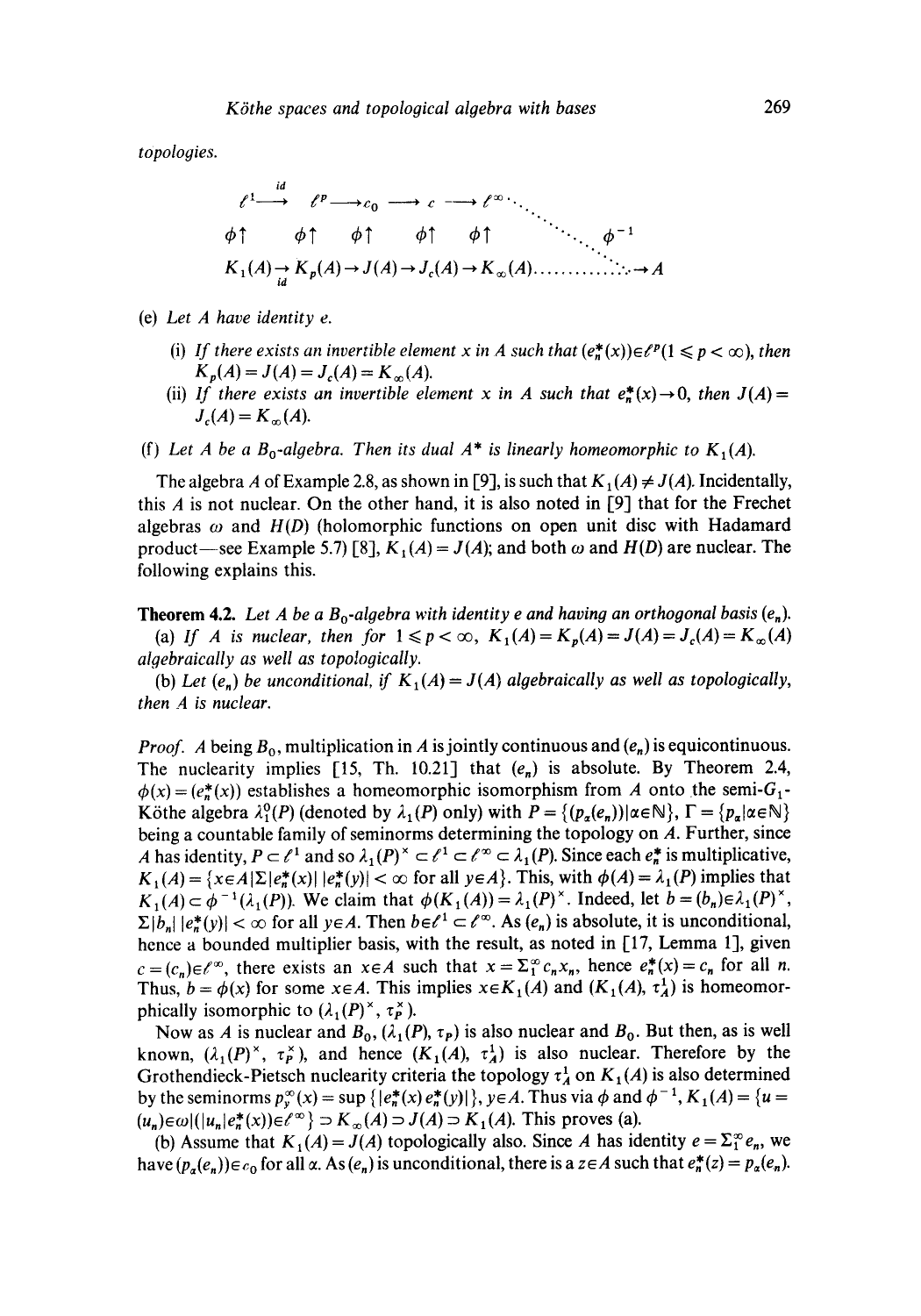Further for any  $x \in A$ ,  $x = \sum_{1}^{\infty} e^*_n(x)e_n$  implies that  $|e^*_n(xz)| = |e^*_n(x)|p_a(e_n) = p_a(e^*_n(x)e_n) \rightarrow 0$ as  $n \to \infty$ . Thus  $(p_{\alpha}(e_n))=(e_n^*(z))\in J(A)=K_1(A)\subset \ell^1$  via  $\phi$  by Proposition 4.1. Now since  $(e_n)$  is equicontinuous, given  $\alpha$ , there is a  $\beta$  and a constant  $k = k_a$  such that  $|e_n^*(x)|p_\alpha(e_n) \leq k p_\beta(x)$  for all  $x \in A$  [15, p. 172]. This gives, for all  $x \in A$ ,  $\Sigma |e_n^*(x)|p_\alpha(e_n) \leq$  $kp_{\theta}(x)\Sigma p_{\theta}(e_n) = kMp_{\theta}(x)$  (say) showing that  $(e_n)$  is absolute. It follows, by Theorem 2.1, that  $\phi$  establishes a homeomorphic isomorphism between A and  $\lambda_1(P)$ , P =  $\{(p_{\alpha}(e_n)|\alpha\in N\}$ . But then  $(K_1(A), \tau_A^1)$  is homeomorphically isomorphic to  $(\lambda_1(P))^{\times}, \tau_P^{\times}$ . Now the assumption implies that  $\tau_A^1$  is also determined by the seminorms  $\{p_v^{\infty} | y \in A \}$ . It follows that  $(K_1(A), \tau_A^1)$  and so  $(\lambda_1(P)^{\times}, \tau_P^{\times})$ , is nuclear. Metrizability of  $\lambda_1(P)$ implies that  $(\lambda_1(P), \tau_P)$ , and so A, is nuclear. This completes the proof.

# **5. Examples**

In this section, we point out several examples of topological algebras with basis. Our point of view is that almost all sequence spaces discussed in the literature are sequence algebras, which via Theorem 2.4, provide framework for various convolution algebras of functions and distributions. Throughout,  $P$  denotes a power set. We omit easy proofs.

(5.1) Consider the cross-dual  $\lambda(P)^{\times} = \{x \in \omega | (x_n, y_n) \in \ell^1 \text{ for all } y \in \lambda(P) \}$  with the cross-dual topology  $\tau_p^{\times}$  determined by seminorms  $\{p_x | x \in \lambda(P)\}$ ,  $p_x(y) = ||xy||$ , If  $\lambda_1(P)$ is nuclear, then  $(\lambda_1(P)^{\times}, \tau_n^{\times})$  is a topological \*algebra without identity with orthogonal basis  $e_n=(\delta_{nm})$  and  $\lambda_1(P)^{\times} \subset \ell^{\infty}$ . If  $\lambda_{\infty}(P)$  is nuclear, then  $(\lambda_{\infty}(P)^{\times}, \tau_P^{\times})$  is also a topological \*algebra with identity containing  $\ell^{\infty}$  as a dense \*subalgebra—in fact, it is a GB\*-algebra. By [4, p. 91], for a barrelled  $\lambda(P)$ , the dual  $\lambda(P)^* = \lambda(P)^* = {\chi \in \omega}$ there exists  $a \in P$  and  $0 < \rho_x < \infty$  with  $|x_n| \leq \rho_x a_n$  for all  $n \geq \sqrt{\frac{N}{a}} a \in P$ , where  $N_a = \{x \in \lambda(P)^{\times} | \sup(|x_n|/a_n) < \infty \}$ , is a Banach space with norm  $\rho_a(x) = \inf \{ \lambda > 0 \}$  $|x_n| \leq \lambda a_n$  for all  $n$ . Let  $\rho$  be the strongest locally convex linear topology making each embedding  $id_a:(N_a,\rho_a)\to \lambda(P)^{\times}$  continuous. For a nuclear  $\lambda_1(P)$ ,  $N_a$  turns out to be an ideal; and for a with  $a_n \leq 1$  for all n,  $(N_a, \rho_a)$  is a Banach \*algebra. Using [20], other useful topologies can also be defined on  $\lambda(P)^{\times}$ .

(5.2) We consider non-nuclear variants of Köthe sequence algebras. For  $1 \leq p \leq \infty$ , let  $\ell^p(P) = \{x \in \omega | (x_n a_n) \in \ell^p \text{ for all } a \in P\}$  with topology  $\tau_p^p$  defined by semi-norms  ${p_a^p | a \in P}$ ,  $p_a^p(x) = ||xa||_p$ . Then ( $\ell^p(P)$ ,  $\tau_p^p$ ) is a complete topological \*algebra with jointly continuous multiplication; and for  $1 \leq p < \infty$ ,  $e_n = (\delta_{nm})$  is an equicontinuous orthogonal basis for  $\ell^p(P)$ . If  $P \subset \ell^{\infty}$ , then  $\ell^p(P)$  contains  $\ell^p$  as a dense \*subalgebra,  $\ell^p(P)$  has identity iff  $P \subset \ell^p$  iff  $\ell^p(P) = \ell^{\infty}(P)$ , and  $\ell^{\infty}(P)$  is a GB\*-algebra. In general,  $\ell^p(P)$  is not a GB\*-algebra, though it is symmetric. Two important closed subalgebras of  $\ell^{\infty}(P)$  are  $c_0(P) = \{x \in \omega | (x_n a_n) \in c_0 \text{ for all } a \in P\}$  and  $c(P) = \{x \in \omega | (x_n a_n) \in c \text{ for all } a \in P\}$  $a \in P$ .

In [5], a topological algebra A with orthogonal basis  $(e_n)$  is called a  $\phi$ -algebra if there exists a family  $F$  of sequences with non-negative entries defining a topology on  $\phi(A) = \{ (e_n^*(x)) | x \in A \}$  by seminorms  $p_a((e_n^*(x))) = \sup_n |a_n e_n^*(x)|$ ,  $a \in F$ , such that the map  $\phi: x \to \phi(x) = (e^*_n(x)) \in \phi(A)$  is a homeomorphism. It follows from Grothendieck-Pietsch nuclearity criteria that nuclear Köthe algebras  $\lambda_1(P)$  and  $\lambda_{\infty}(P)$  supply large classes of  $\phi$ -algebras. As shown in Example 2.8, nuclear  $\lambda_{\infty}(P)$  is a  $\phi$ -algebra without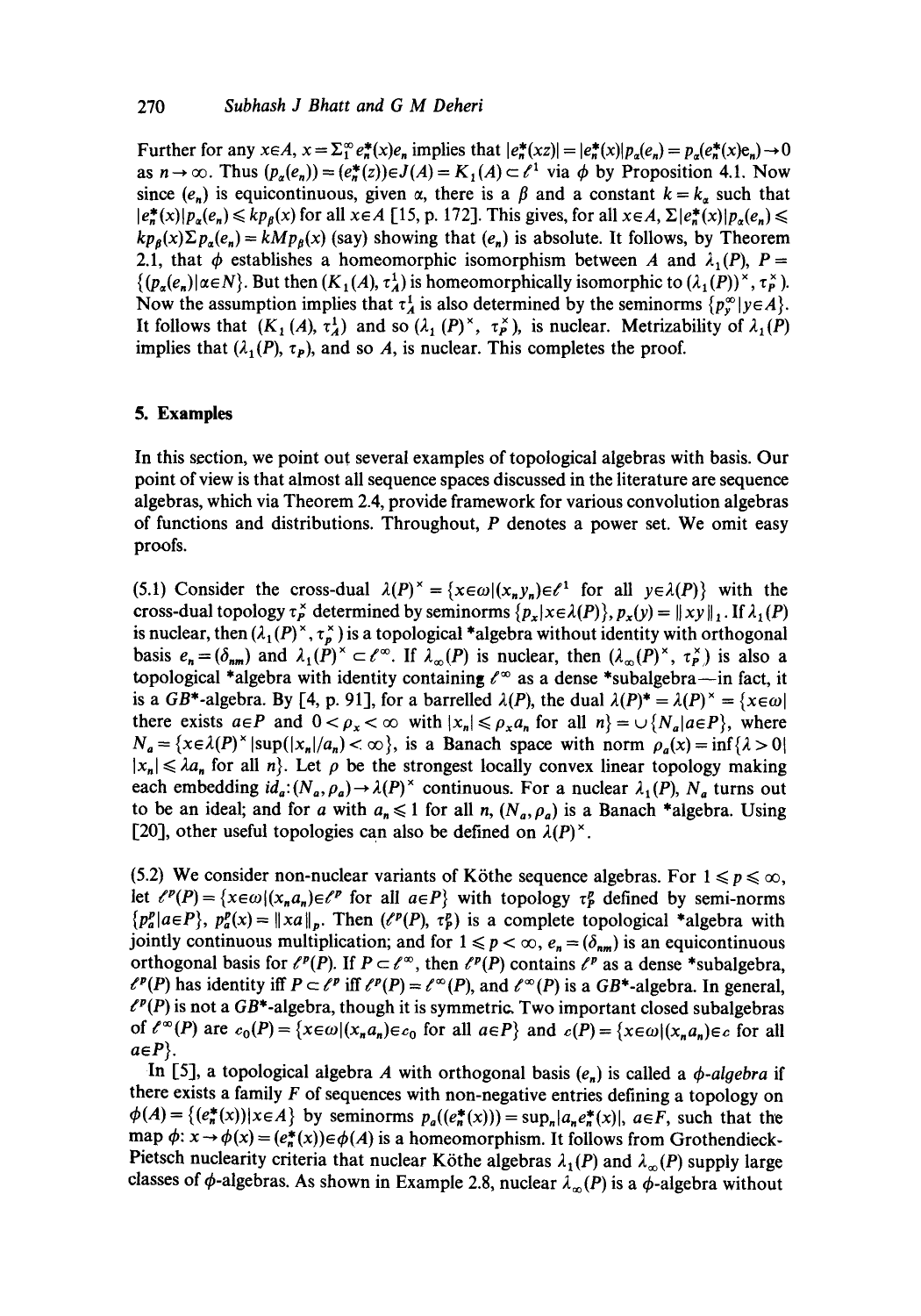identity, then it is a  $\phi$ -algebra.

(5.3) Let P satisfy G<sub>1</sub>-condition. For  $1 \leq p < \infty$ , let  $\lambda^p(P) = \{x \in \omega | (x_n a_n^{1/p}) \in \ell^p \}$  for all  $a \in P$ } with topology  $\tau^p$  defined by seminorms  $\{p_{a,p} | a \in P\}$ ,  $p_{a,p}(x) = ||xa^{1/p}||_p$ . Then  $(\lambda^p(P), \tau^p)$  too is a topological algebra with  $e_n = (\delta_{nm})$  as an orthogonal basis. Similarly the sequence spaces  $\lambda^d(P) = \{x \in \omega | \sup_n |x_n a_n||^{1/n} < \infty \text{ for all } a \in P\}$  and  $\lambda^{\delta}(P) = \{x \in \omega | (x_n a_n)^{1/n} \to 0 \text{ for all } a \in P\}$  are topological algebras with topology defined by seminorms  $\{p_{a,d}|a \in P\}$ ,  $p_{a,d}(x) = \sup_n |x_n a_n|^{1/n}$ .

(5.4) The space  $s = \{x \in \omega | (n^k x_n) \in \ell^\infty \}$  for all  $k = 1, 2, \ldots \}$  of rapidly decreasing sequences and its cross-dual  $s^* = s' = {x \in \omega | \sup_n |x_n|}^{-m} < \infty$  for some m of all tempered sequences are subalgebras of  $\omega$  with  $s \subset \ell^1 \subset \ell^\infty \subset s'$ . In fact, with  $P = \{(n+1)^k | k \geq 1\}$ a  $G_{\infty}$ -power set,  $\lambda(P) = s$  [12, p. 291], and  $\lambda(P)^{\times} = s'$ . By [12, Pro. 7.20], for an arbitrary G<sub>1</sub>-power set P,  $(\lambda_1(P), \tau_P)$  is nuclear iff  $P \subset s$ . Thus a nuclear  $\lambda_1(P)$  always contains s' as a subalgebra. In particular, s' is a nuclear algebra with an orthogonal basis.

(5.5) For the unit circle T, the Lebesgue space  $L^p(T)$ ,  $1 < p < \infty$  is a convolution Banach algebra with orthogonal basis  $e_n(t) = t^n, n \ge 1$  [8]. Hence the space  $L^{\infty}(T) =$  $Q_{2\leq n\leq m}$   $L^p(T) = Q_{1\leq n\leq m}$   $L^p(T) \neq L^{\infty}(T)$  is a convolution lmc  $B_0$ -algebra without identity in the topology of L<sup>p</sup>-convergence for each  $p = 2, 3, 4, \ldots$  having orthogonal basis ( $t<sup>n</sup>$ ). The algebra  $L^{\omega}(T)$  is not nuclear; otherwise, the basis ( $e_n$ ), which is already equicontinuous, will be absolute; and Corollary 2.6 (1) would imply that  $L^{\infty}(T)$  has identity.

(5.6) The Frechet space  $C^{\infty}(T)$  of all infinitely differentiable functions on T with the topology  $\tau$  defined by the seminorms  $p_n(f) = \sup_{t \in T} \left[ \sum_{k=0}^{\infty} \frac{f(t)}{k!} \right]$  is a convolution \*algebra with involution  $f \rightarrow f^*$ ,  $f^*(z) = \overline{f(\overline{z})}$ .  $(C^{\infty}(T), \tau)$  is a nuclear lmc  $B_0$ -algebra without identity having orthogonal basis  $(e_n)$ ,  $e_n(x) = e^{inx}$ , and is homeomorphically isomorphic to the sequence algebra  $(s, \tau_p)$ . Its dual  $D(T)$  consisting of all distributions of T is a convolution \*algebra haivng Dirac delta  $\delta$  as identity and involution  $u \rightarrow u^*$ ,  $\langle u^*, f \rangle = \langle u, f^* \rangle$  ( $f \in C^{\infty}(T)$ ). With the weak topology  $\sigma = \sigma(D(T), C^{\infty}(T))$ ,  $D(T)$  is a locally convex  $GB^*$ -algebra with orthogonal basis  $(e_n), e_n(x) = e^{inx}$ , and is homeomorphically isomorphic to the sequence algebra s'.

(5.7) Let D be open unit disc. The F-space *H(D)* of homomorphic functions on D with compact open topology is a nuclear  $B_0$ -algebra with Hadamard product

$$
f*g(x) = \frac{1}{2\pi i} \int_{|z|=r} f(z)g(xz^{-1})z^{-1}dz, x \in D, |x| < r < 1,
$$

with identity  $e(z) = (1 - z)^{-1}$  having orthogonal basis  $e_n(z) = z^n, n \ge 1$  [8]; and hence is isomorphic to some  $(\lambda_1^0(P), \tau_P)$ . Its subalgebra  $H^{\omega}(D) = \cap_{2 \leq p < \infty} H^p(D) \neq H^{\infty}(D)$  [17, Ch. 17, Ex. 10] is a Frechet algebra with topology defined by seminorms  $f \rightarrow ||f||_p$ ,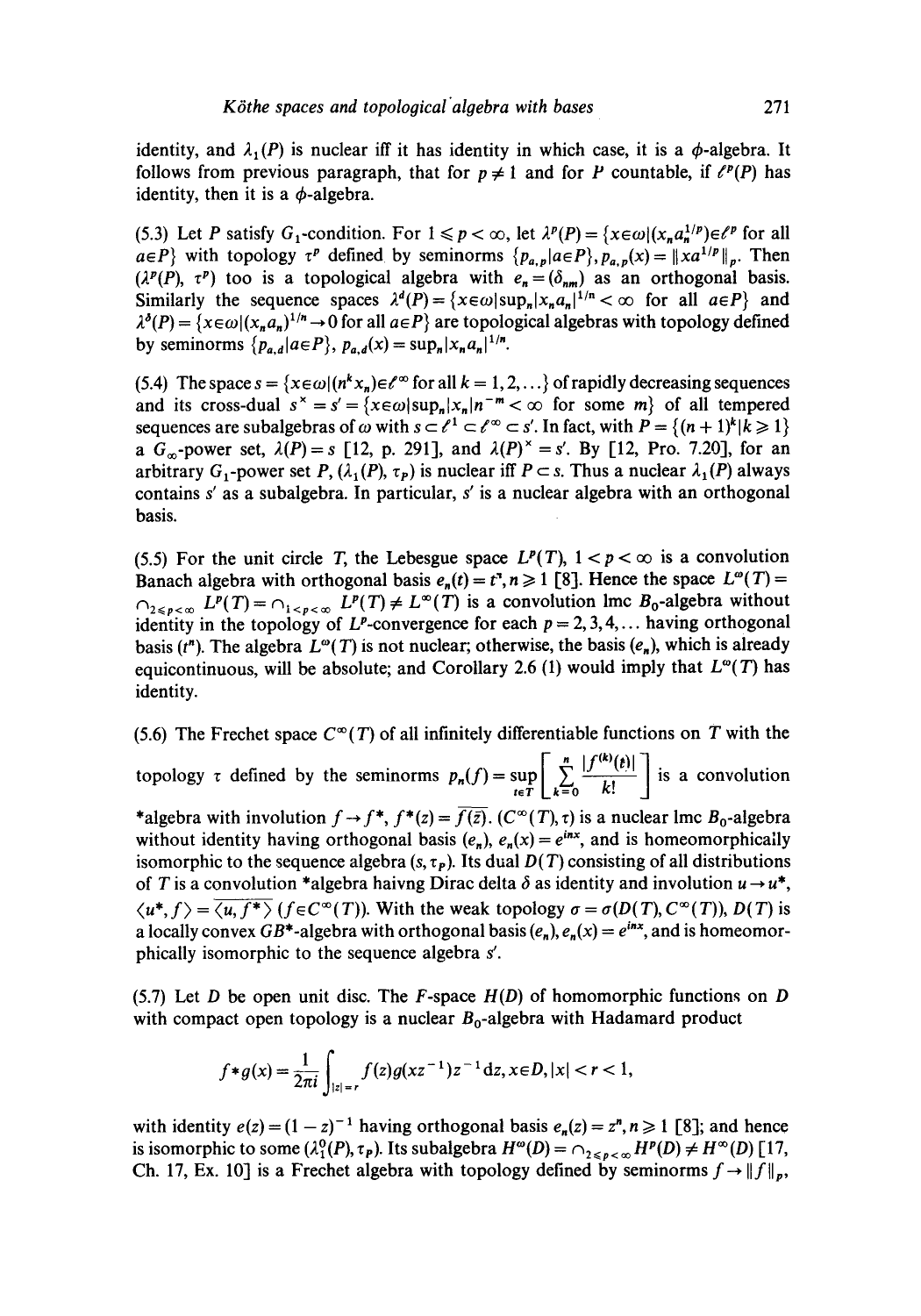$2 \leq p < \infty$ . It has orthogonal basis (z<sup>n</sup>), since each  $H^p(D)$ ,  $1 < p < \infty$  is known to be a Banach algebra with basis  $(z<sup>n</sup>)$  [8]. The F-space E of entire functions with compact open topology is, with Hadamard product, a nuclear  $B_0$ -algebra having orthogonal basis (z<sup>n</sup>) and is isomorphic to  $\lambda(P)$  with  $P = \{(k^n) | k = 1, 2, ...\}$  [16]. Similarly the algebra  $A_0$  of complex functions holomorphic at 0 is isomorphic to the cross-dual  $\lambda(P)^{\times}$ .

## **6. Concluding remarks**

(6.1) Theorem 2.1 suggests the problem: Is a  $B_0$ -topological algebra A with an orthogonal basis  $(e_n)$  functionally continuous in the sense that every multiplicative linear functional on A is continuous (and hence of the form  $e^*$ )? There exists non-metrizable topological algebras with orthogonal basis admitting discontinuous multiplicative functionals; e.g.  $(\ell^{\infty}, \sigma(\ell^{\infty}, \ell^1))$ . This problem is a variant of Michael problem [14]. Note that if such A is an lmc  $B_0$ -algebra, then A is functionally continuous  $[22]$ . If A is a sequentially complete nuclear algebra with 1 and with jointly continuous multiplication, then by Theorem 2.4 and the first paragraph in  $\S$ 2, there is an involution on A making A a  $GB^*$ -algebra, so that every multiplicative functional f is positive. Then by [3, §8], f is bounded. Thus if A is a nuclear  $B_0$ -algebra with identity, then  $\vec{A}$  is functionally continuous. Another large class of functionally continuous topological algebras with basis is supplied by the following.

For a countable  $G_1$ -power set P satisfying  $0 \neq a_n \leq 1$  for all n, assume  $\lambda_1(P)$  to be  $B_0$  and nuclear. Let  $\tau'$  be the algebraic inductive limit topology on  $\lambda_1(P)^{\times}$ , in the sense of [20], defined by the embedding  $id_a$ :  $(N_a, \|\cdot\|_{\infty}) \rightarrow \lambda_1(P)^{\times}$ ,  $\|\cdot\|_{\infty}$  being the  $l^{\infty}$ -norm on  $N_a$  (defined in Example 5.1). Then  $(N_a, \|\cdot\|_{\infty})$  is a Q-algebra (i.e. quasi-regular elements form an open set). It follows from [20, Prop. 1] that  $(\lambda_1(P)^{\times}, \tau)$ is a functionally continuous lmc algebra. Since  $\tau' \leq \tau_p^{\times}$ ,  $(\lambda_1(P)^{\times}, \tau_p^{\times})$  is functionally continuous.

(6.2) A problem closely related with above is: let  $(A, \tau)$  be a  $B_0$ -algebra with orthogonal basis  $(e_n)$ . Let  $\tau'$  be a topology on A making  $(A, \tau')$  a  $B_0$ -algebra. Is  $\tau = \tau'$ ? Note that a topological algebra with orthogonal basis is semi-simple [8]. Hence by standard Banach algebra theory, if both  $\tau$  and  $\tau'$  are normable, then  $\tau = \tau'$ . More generally, if  $\tau$  is also lmc, then (A,  $\tau$ ) is functionally continuous; and 'hence by [14, Th. 14.2],  $\tau = \tau'$ if  $\tau'$  is also lmc. Also, assume that each  $e^*_{n}$  is  $\tau'$ -continuous; in particular,  $\tau'$  is functionally continuous, or  $(e_n)$  is a basis for  $(A, \tau')$  also. Then via the map  $\phi(x) = (e_n^*(x))$  which is one-one,  $\tau$  and  $\tau'$  are FK-topologies on (the sequence space) A. It follows from [18, Ch. 3, Th. 2.1], that  $\tau = \tau'$ .

(6.3) A commutative separable semisimple nuclear  $B_0$ -algebra A need not necessarily admit an orthogonal basis, even if  $A$  is lmc and having identity element. Consider the nuclear  $F$ -space  $H(D)$  of all holomorphic functions on open unit disc  $D$  with compact open topology. With pointwise multiplication,  $H(D)$  is an lmc  $B_0$ -algebra with identity. It is separable by Example (5.7), and is known to be semisimple. If it admits an orthogonal basis ( $e_n$ ), then by [5, Cor. 1.3] its Gelfand space is ( $e_n^*$ ), with the result by [14], each  $f \in H(D)$  must have a countable spectrum  $\sigma(f) = \{e^*_n(f)\}\$ . On the other hand,  $\sigma(f)$  is, in general, uncountable; since it contains range of f. Thus it would be interesting to characterize topological algebras that admit orthogonal basis.